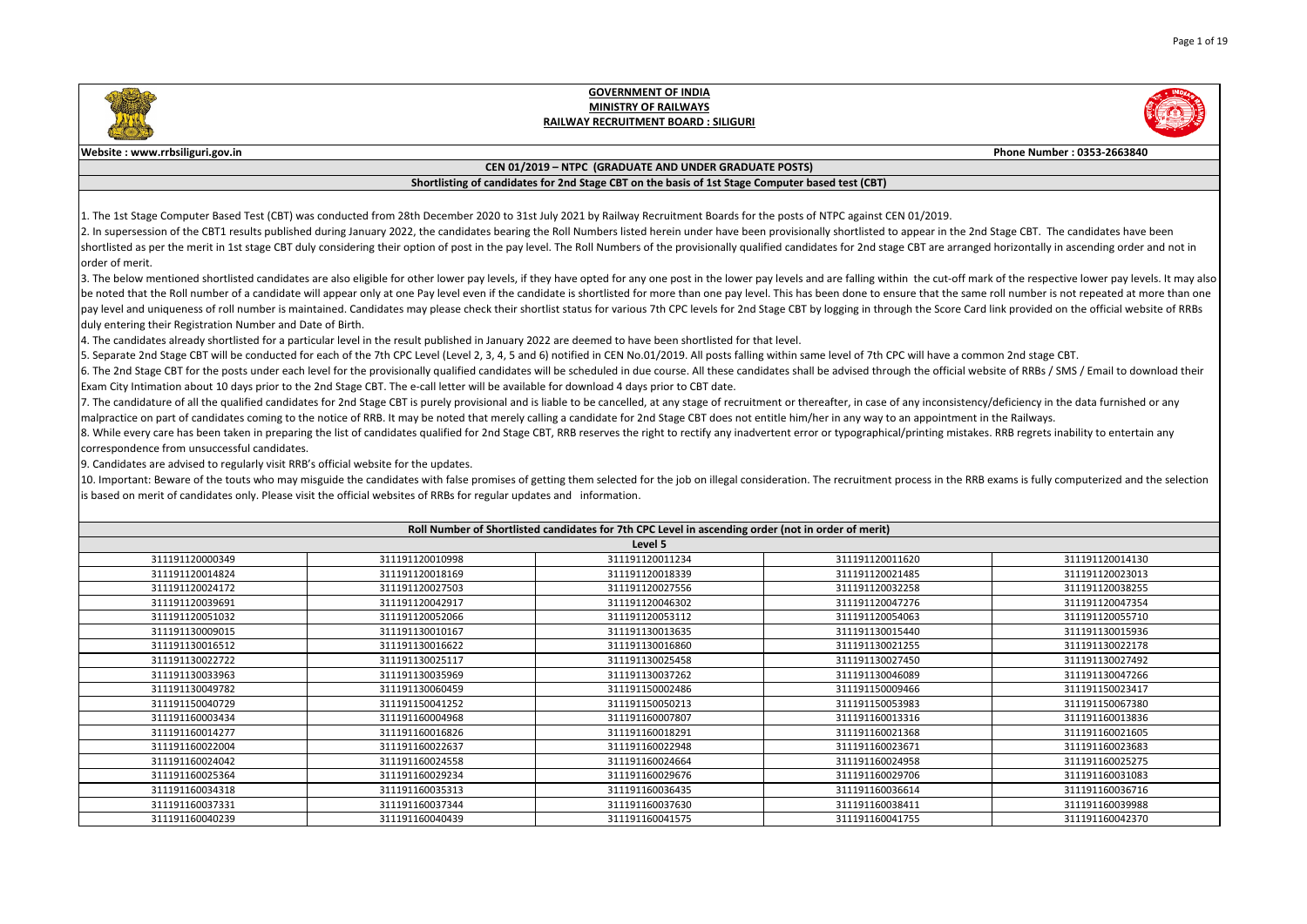



| Website: www.rrbsiliguri.gov.in |                 |                                                        |                 | Phone Number: 0353-2663840 |
|---------------------------------|-----------------|--------------------------------------------------------|-----------------|----------------------------|
|                                 |                 | CEN 01/2019 - NTPC (GRADUATE AND UNDER GRADUATE POSTS) |                 |                            |
| 311191160042419                 | 311191160044248 | 311191160044999                                        | 311191160045238 | 311191160045311            |
| 311191160045316                 | 311191160045471 | 311191160045629                                        | 311191160045763 | 311191160047770            |
| 311191160049219                 | 311191160049277 | 311191160050877                                        | 311191160054222 | 311191160055642            |
| 311191170001791                 | 311191170002391 | 311191170003520                                        | 311191170003521 | 311191170004639            |
| 311191170006360                 | 311191170007399 | 311191170007660                                        | 311191170007924 | 311191170008282            |
| 311191170008665                 | 311191170009043 | 311191170011216                                        | 311191170011685 | 311191170015028            |
| 311191170016626                 | 311191170018012 | 311191170019528                                        | 311191170028863 | 311191170030365            |
| 311191170033115                 | 311191170033971 | 311191170037460                                        | 311191170037765 | 311191170038296            |
| 311191170044415                 | 311191170052539 | 311191180010435                                        | 311191180055430 | 311191190002964            |
| 311191190010850                 | 311191190012184 | 311191190016251                                        | 311191190019089 | 311191190041205            |
| 311191190045242                 | 311191190049336 | 311191190050746                                        | 311191190056550 | 311191190060309            |
| 311191190062718                 | 311191190062886 | 311191190064154                                        | 311191190067422 | 311191190072730            |
| 311191220001673                 | 311191220006026 | 311191220006610                                        | 311191220006619 | 311191220008878            |
| 311191220011075                 | 311191220011357 | 311191220011485                                        | 311191220011933 | 311191220013067            |
| 311191220013170                 | 311191220013229 | 311191220013369                                        | 311191220013943 | 311191220014884            |
| 311191220014996                 | 311191220015463 | 311191220015548                                        | 311191220015959 | 311191220016260            |
| 311191220016666                 | 311191220016805 | 311191220016827                                        | 311191220017075 | 311191220017610            |
| 311191220018331                 | 311191220018720 | 311191220018868                                        | 311191220019324 | 311191220019474            |
| 311191220020300                 | 311191220020362 | 311191220020535                                        | 311191220020853 | 311191220021473            |
| 311191220021503                 | 311191220021842 | 311191220022509                                        | 311191220022849 | 311191220023940            |
| 311191220024036                 | 311191220024098 | 311191220024590                                        | 311191220024933 | 311191220025184            |
| 311191220025216                 | 311191220025406 | 311191220025739                                        | 311191220025990 | 311191220026065            |
| 311191220026145                 | 311191220026448 | 311191220027083                                        | 311191220027188 | 311191220027272            |
| 311191220027940                 | 311191220027996 | 311191220028347                                        | 311191220029570 | 311191220029984            |
| 311191220030307                 | 311191220030452 | 311191220031338                                        | 311191220031799 | 311191220031963            |
| 311191220032936                 | 311191220033053 | 311191220033634                                        | 311191220033934 | 311191220034058            |
| 311191220034110                 | 311191220034352 | 311191220035008                                        | 311191220035107 | 311191220035318            |
| 311191220035687                 | 311191220036239 | 311191220036400                                        | 311191220036622 | 311191220036839            |
| 311191220037470                 | 311191220037739 | 311191220037745                                        | 311191220037813 | 311191220037996            |
| 311191220038118                 | 311191220038788 | 311191220038798                                        | 311191220038899 | 311191220038930            |
| 311191220039619                 | 311191220039887 | 311191220040133                                        | 311191220040521 | 311191220040638            |
| 311191220040912                 | 311191220040979 | 311191220040992                                        | 311191220041243 | 311191220041777            |
| 311191220041789                 | 311191220042400 | 311191220043473                                        | 311191220043653 | 311191220043953            |
| 311191220044447                 | 311191220044459 | 311191220044564                                        | 311191220044787 | 311191220045270            |
| 311191220045379                 | 311191220045451 | 311191220045512                                        | 311191220045698 | 311191220045826            |
| 311191220045909                 | 311191220045910 | 311191220046128                                        | 311191220046396 | 311191220046464            |
| 311191220046938                 | 311191220046985 | 311191220047033                                        | 311191220047948 | 311191220048454            |
| 311191220048601                 | 311191220048642 | 311191220048912                                        | 311191220048984 | 311191220049422            |
| 311191220049856                 | 311191220049999 | 311191220050154                                        | 311191220050180 | 311191220050795            |
| 311191220051604                 | 311191220053159 | 311191220053679                                        | 311191220055516 | 311191220057166            |
| 311191220057443                 | 311191220057709 | 311191220057735                                        | 311191220058314 | 311191220060655            |
| 311191220063134                 | 311191220063639 | 311191220065223                                        | 311191220067395 | 311191220068184            |
| 311191220068294                 | 311191220071175 | 311191220071457                                        | 311191220071497 | 311191220071536            |
| 311191220071742                 | 311191220072349 | 311191220072411                                        | 311191220072500 | 311191230009806            |
| 311191230011208                 | 311191230025363 | 311191230028099                                        | 311191230030590 | 311191230030670            |
| 311191230034044                 | 311191230034465 | 311191230034556                                        | 311191230035451 | 311191230040663            |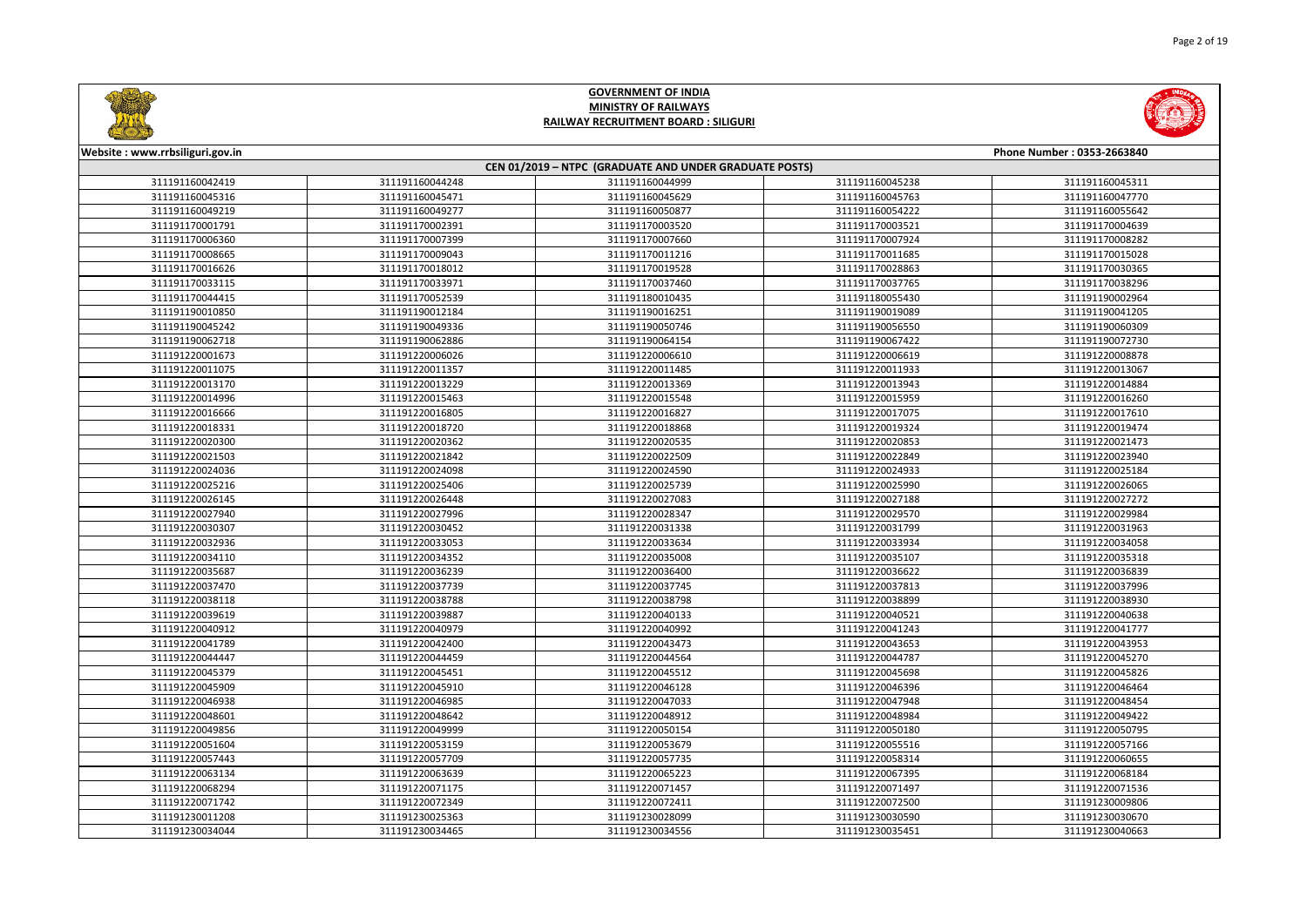



| <b>Circumstants</b>             |                 |                                                        |                 |                            |
|---------------------------------|-----------------|--------------------------------------------------------|-----------------|----------------------------|
| Website: www.rrbsiliguri.gov.in |                 |                                                        |                 | Phone Number: 0353-2663840 |
|                                 |                 | CEN 01/2019 - NTPC (GRADUATE AND UNDER GRADUATE POSTS) |                 |                            |
| 311191230043103                 | 311191230043935 | 311191230044058                                        | 311191230045953 | 311191230050194            |
| 311191230061384                 | 311191240036049 | 311191240036128                                        | 311191240045811 | 311191240048083            |
| 311191250026606                 | 311191250062661 | 311191250063160                                        | 311191250067361 | 311191250072334            |
| 311191260002254                 | 311191260003223 | 311191260003806                                        | 311191260005359 | 311191260005739            |
| 311191260006579                 | 311191260008691 | 311191260010797                                        | 311191260011826 | 311191260014340            |
| 311191260016845                 | 311191260021093 | 311191260022921                                        | 311191260023239 | 311191260027639            |
| 311191260028617                 | 311191260029891 | 311191260036530                                        | 311191260037801 | 311191260039395            |
| 311191260041085                 | 311191260042209 | 311191260045111                                        | 311191260052063 | 311191260054931            |
| 311191260055560                 | 311191260057598 | 311191260058216                                        | 311191260059265 | 311191260059672            |
| 311191260063014                 | 311191260064076 | 311191260066151                                        | 311191260066300 | 311191260069798            |
| 311191260070705                 | 311191260071764 | 311191270006601                                        | 311191270009502 | 311191270017601            |
| 311191270026027                 | 311191270035857 | 311191270038310                                        | 311191270042006 | 311191270048715            |
| 311191270049946                 | 311191270051328 | 311191270052974                                        | 311191270062146 | 311191270068414            |
| 311191270070290                 | 311191270070591 | 311191270071054                                        | 311191270071328 | 311191270072686            |
| 311191280004319                 | 311191280004580 | 311191300017965                                        | 311191310000371 | 311191310000466            |
| 311191310000508                 | 311191310000622 | 311191310000630                                        | 311191310000631 | 311191310000951            |
| 311191310001082                 | 311191310001130 | 311191310001193                                        | 311191310001230 | 311191310001268            |
| 311191310001315                 | 311191310001319 | 311191310001384                                        | 311191310002207 | 311191310002478            |
| 311191310002689                 | 311191310003370 | 311191310003442                                        | 311191310003469 | 311191310005142            |
| 311191310007205                 | 311191310007887 | 311191310008227                                        | 311191310008639 | 311191310009121            |
| 311191310009437                 | 311191310009441 | 311191310009552                                        | 311191310009554 | 311191310009588            |
| 311191310009620                 | 311191310009630 | 311191310009656                                        | 311191310009685 | 311191310009734            |
| 311191310009777                 | 311191310009861 | 311191310010105                                        | 311191310010110 | 311191310010113            |
| 311191310010144                 | 311191310010223 | 311191310010716                                        | 311191310010788 | 311191310010791            |
| 311191310011098                 | 311191310011129 | 311191310011181                                        | 311191310011382 | 311191310011393            |
| 311191310011472                 | 311191310011641 | 311191310011675                                        | 311191310011821 | 311191310011875            |
| 311191310012055                 | 311191310012220 | 311191310012383                                        | 311191310012388 | 311191310012441            |
| 311191310012862                 | 311191310013113 | 311191310013408                                        | 311191310013417 | 311191310013538            |
| 311191310013570                 | 311191310013792 | 311191310014577                                        | 311191310015161 | 311191310015236            |
| 311191310015937                 | 311191310016239 | 311191310016341                                        | 311191310016573 | 311191310016824            |
| 311191310016825                 | 311191310016929 | 311191310016948                                        | 311191310017118 | 311191310017249            |
| 311191310017418                 | 311191310017547 | 311191310017622                                        | 311191310017895 | 311191310018007            |
| 311191310018502                 | 311191310018584 | 311191310018777                                        | 311191310018810 | 311191310019094            |
| 311191310019196                 | 311191310019492 | 311191310019852                                        | 311191310019920 | 311191310019991            |
| 311191310020088                 | 311191310020308 | 311191310020502                                        | 311191310020511 | 311191310020997            |
| 311191310021025                 | 311191310021615 | 311191310021654                                        | 311191310021681 | 311191310021954            |
| 311191310022160                 | 311191310022282 | 311191310022360                                        | 311191310022526 | 311191310022580            |
| 311191310023011                 | 311191310023015 | 311191310023228                                        | 311191310023485 | 311191310023538            |
| 311191310023541                 | 311191310023614 | 311191310023774                                        | 311191310024040 | 311191310024231            |
| 311191310024257                 | 311191310024318 | 311191310024428                                        | 311191310024573 | 311191310024596            |
| 311191310024688                 | 311191310025021 | 311191310025099                                        | 311191310025236 | 311191310025243            |
| 311191310025390                 | 311191310025439 | 311191310025572                                        | 311191310025644 | 311191310025656            |
| 311191310026113                 | 311191310026413 | 311191310026576                                        | 311191310026848 | 311191310026941            |
| 311191310027118                 | 311191310027155 | 311191310027213                                        | 311191310028141 | 311191310028394            |
| 311191310028453                 | 311191310028511 | 311191310028820                                        | 311191310028964 | 311191310029089            |
| 311191310029100                 | 311191310029264 | 311191310029544                                        | 311191310029642 | 311191310029942            |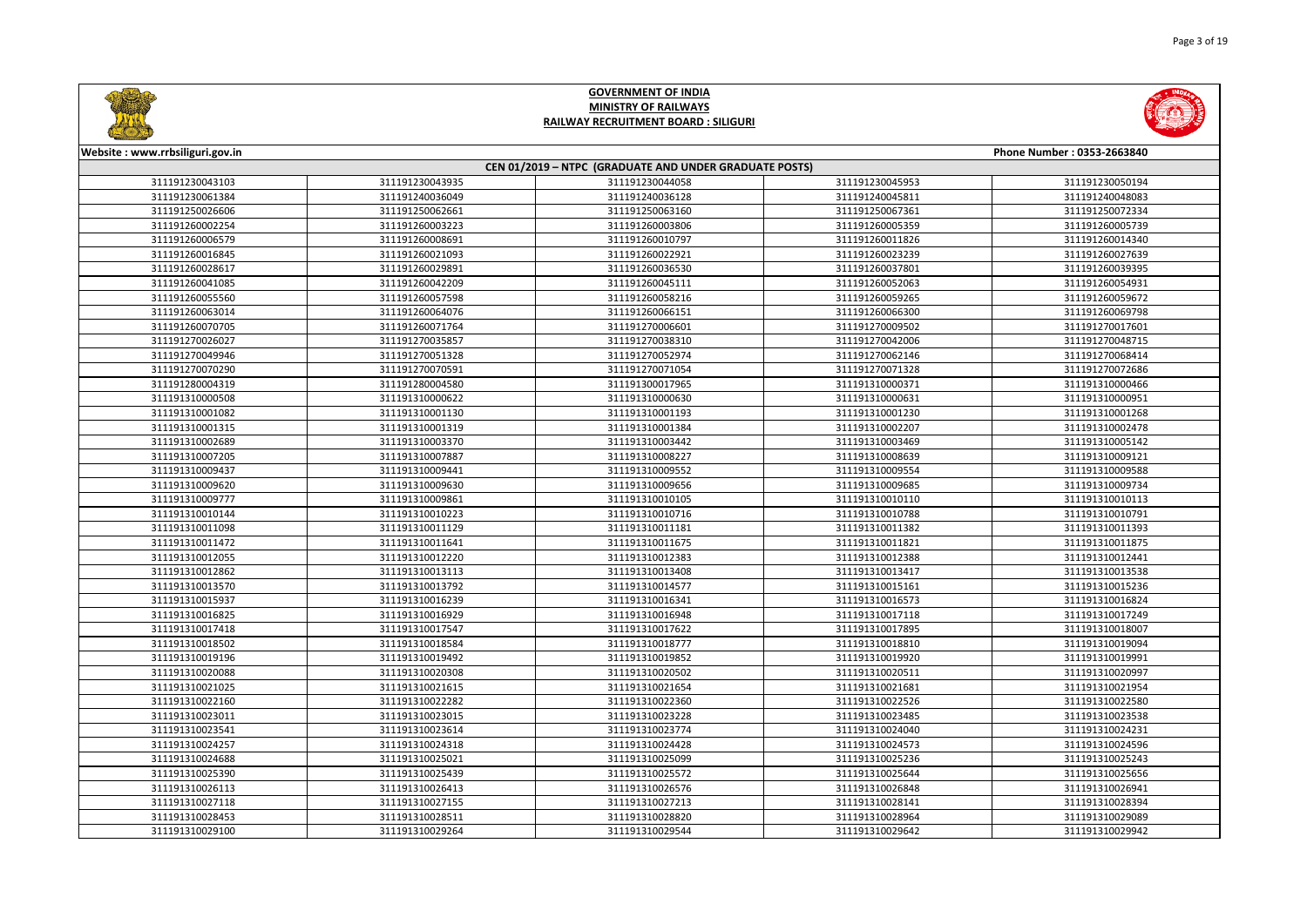



| Website: www.rrbsiliguri.gov.in |                 |                                                        |                 | Phone Number: 0353-2663840 |
|---------------------------------|-----------------|--------------------------------------------------------|-----------------|----------------------------|
|                                 |                 | CEN 01/2019 - NTPC (GRADUATE AND UNDER GRADUATE POSTS) |                 |                            |
| 311191310029979                 | 311191310030093 | 311191310030105                                        | 311191310030504 | 311191310030625            |
| 311191310030840                 | 311191310031030 | 311191310031281                                        | 311191310031499 | 311191310031604            |
| 311191310032280                 | 311191310032408 | 311191310033065                                        | 311191310033138 | 311191310033223            |
| 311191310033227                 | 311191310033331 | 311191310033333                                        | 311191310033536 | 311191310033730            |
| 311191310033771                 | 311191310033844 | 311191310034309                                        | 311191310034747 | 311191310035235            |
| 311191310035249                 | 311191310035704 | 311191310035730                                        | 311191310036087 | 311191310036237            |
| 311191310036341                 | 311191310036417 | 311191310036478                                        | 311191310036496 | 311191310036612            |
| 311191310036870                 | 311191310037158 | 311191310037204                                        | 311191310037208 | 311191310037218            |
| 311191310037758                 | 311191310037771 | 311191310037883                                        | 311191310038161 | 311191310038179            |
| 311191310038374                 | 311191310038502 | 311191310038597                                        | 311191310038637 | 311191310038673            |
| 311191310039138                 | 311191310039256 | 311191310039397                                        | 311191310039408 | 311191310039421            |
| 311191310039513                 | 311191310039892 | 311191310040058                                        | 311191310040240 | 311191310040503            |
| 311191310040535                 | 311191310040546 | 311191310040612                                        | 311191310040697 | 311191310041246            |
| 311191310041311                 | 311191310041441 | 311191310041626                                        | 311191310042022 | 311191310042256            |
| 311191310042569                 | 311191310042756 | 311191310043463                                        | 311191310043500 | 311191310043949            |
| 311191310044743                 | 311191310044839 | 311191310045139                                        | 311191310045189 | 311191310045447            |
| 311191310045449                 | 311191310046125 | 311191310046275                                        | 311191310046325 | 311191310046818            |
| 311191310047681                 | 311191310047797 | 311191310047912                                        | 311191310048048 | 311191310048263            |
| 311191310048345                 | 311191310048508 | 311191310048576                                        | 311191310048816 | 311191310048947            |
| 311191310049263                 | 311191310049704 | 311191310049707                                        | 311191310049722 | 311191310049832            |
| 311191310050160                 | 311191310050196 | 311191310050298                                        | 311191310050376 | 311191310050445            |
| 311191310050453                 | 311191310050658 | 311191310050698                                        | 311191310050905 | 311191310051023            |
| 311191310051061                 | 311191310051538 | 311191310051560                                        | 311191310052112 | 311191310052180            |
| 311191310052251                 | 311191310052583 | 311191310052585                                        | 311191310052911 | 311191310053104            |
| 311191310053234                 | 311191310053251 | 311191310053267                                        | 311191310053628 | 311191310053839            |
| 311191310053918                 | 311191310053974 | 311191310053976                                        | 311191310054119 | 311191310054162            |
| 311191310054540                 | 311191310054710 | 311191310054741                                        | 311191310054903 | 311191310054912            |
| 311191310054951                 | 311191310054967 | 311191310055032                                        | 311191310055328 | 311191310055409            |
| 311191310055531                 | 311191310055670 | 311191310055900                                        | 311191310055921 | 311191310055945            |
| 311191310055971                 | 311191310056001 | 311191310056773                                        | 311191310057627 | 311191310057930            |
| 311191310059355                 | 311191310060107 | 311191310060386                                        | 311191310060691 | 311191310062939            |
| 311191310063562                 | 311191310063801 | 311191310064308                                        | 311191310065217 | 311191310066856            |
| 311191310067366                 | 311191310067618 | 311191310068186                                        | 311191310068247 | 311191310068600            |
| 311191310068865                 | 311191310069249 | 311191310071359                                        | 311191310071437 | 311191310071465            |
| 311191310071625                 | 311191310071918 | 311191310072058                                        | 311191310072119 | 311192110017168            |
| 311192110033348                 | 311192120009938 | 311192120012038                                        | 311192120013378 | 311192120013507            |
| 311192120015274                 | 311192120015372 | 311192120018156                                        | 311192120021869 | 311192120024643            |
| 311192120024714                 | 311192120026718 | 311192120027698                                        | 311192120030005 | 311192120032392            |
| 311192120033121                 | 311192120034844 | 311192120039086                                        | 311192120039266 | 311192120041231            |
| 311192120042021                 | 311192120045007 | 311192120047083                                        | 311192120048788 | 311192120048919            |
| 311192120049053                 | 311192120050665 | 311192120053377                                        | 311192130008996 | 311192130009780            |
| 311192130012752                 | 311192130017221 | 311192130018064                                        | 311192130018716 | 311192130019777            |
| 311192130021296                 | 311192130022484 | 311192130026122                                        | 311192130031500 | 311192130034445            |
| 311192130034840                 | 311192130035708 | 311192130038238                                        | 311192130041806 | 311192130043756            |
| 311192130045943                 | 311192130048016 | 311192130048879                                        | 311192130056154 | 311192130061252            |
| 311192130069794                 | 311192150011496 | 311192150018136                                        | 311192150028390 | 311192150055400            |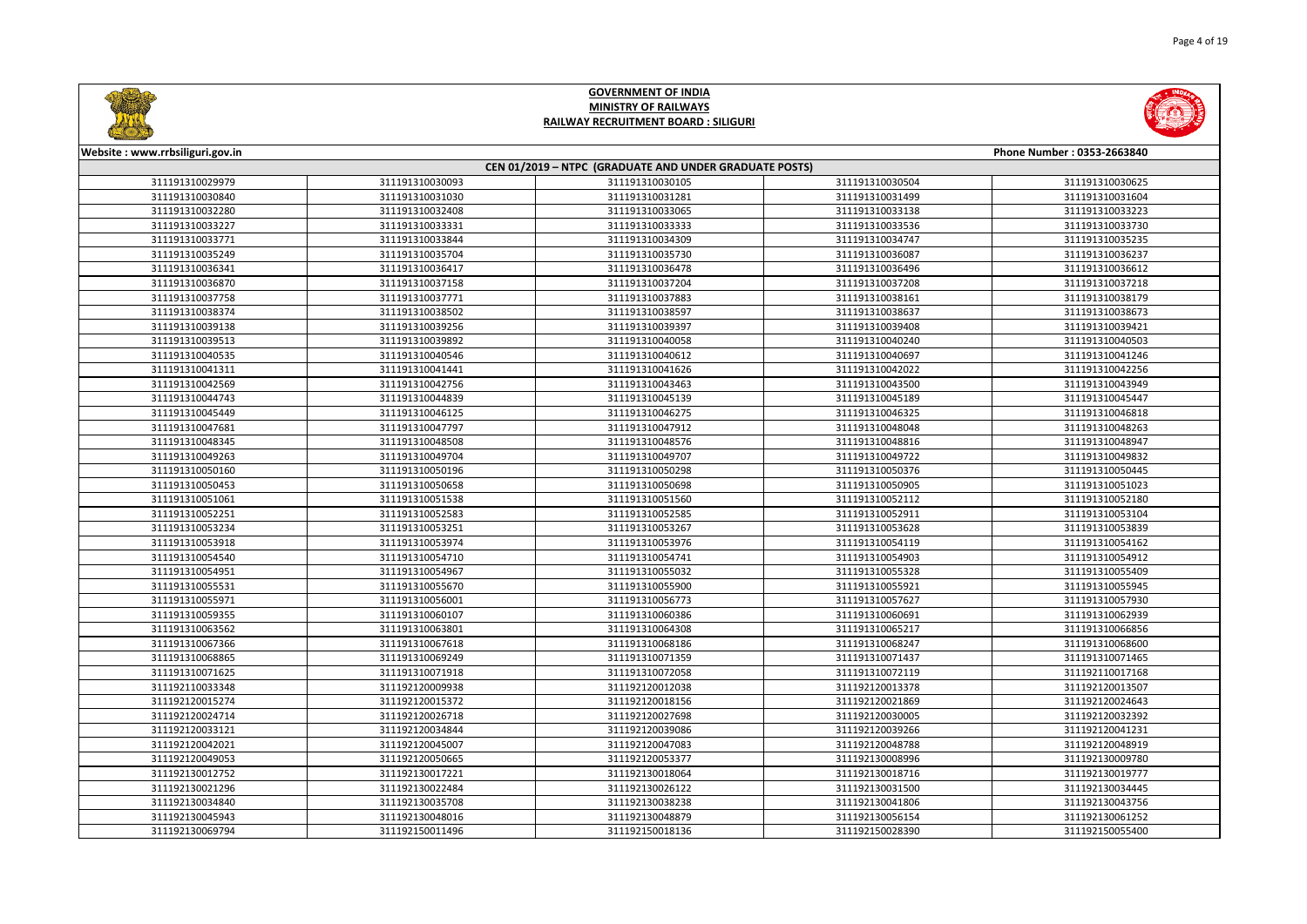



| Website: www.rrbsiliguri.gov.in |                 |                                                        |                 | Phone Number: 0353-2663840 |
|---------------------------------|-----------------|--------------------------------------------------------|-----------------|----------------------------|
|                                 |                 | CEN 01/2019 - NTPC (GRADUATE AND UNDER GRADUATE POSTS) |                 |                            |
| 311192160002523                 | 311192160007164 | 311192160012510                                        | 311192160014719 | 311192160016466            |
| 311192160021067                 | 311192160025861 | 311192160027985                                        | 311192160029530 | 311192160030539            |
| 311192160031088                 | 311192160032969 | 311192160036212                                        | 311192160037009 | 311192160037364            |
| 311192160037580                 | 311192160037731 | 311192160039339                                        | 311192160040708 | 311192160040949            |
| 311192160042462                 | 311192160042672 | 311192160043582                                        | 311192160044973 | 311192160045104            |
| 311192160045903                 | 311192160045936 | 311192160046383                                        | 311192160046561 | 311192160046869            |
| 311192160048856                 | 311192160049770 | 311192160050867                                        | 311192160051502 | 311192160052185            |
| 311192160054836                 | 311192160055105 | 311192160055930                                        | 311192170010345 | 311192170012982            |
| 311192170013348                 | 311192170014395 | 311192170017114                                        | 311192170018094 | 311192170018832            |
| 311192170021833                 | 311192170025608 | 311192170027638                                        | 311192170027729 | 311192170028329            |
| 311192170029257                 | 311192170030425 | 311192170033017                                        | 311192170033713 | 311192170035240            |
| 311192170036390                 | 311192170038224 | 311192170040124                                        | 311192170041313 | 311192170043148            |
| 311192170043490                 | 311192170044417 | 311192170044860                                        | 311192170048432 | 311192170052753            |
| 311192170053464                 | 311192170056264 | 311192190015263                                        | 311192190015792 | 311192190015905            |
| 311192190016294                 | 311192190020659 | 311192190027553                                        | 311192190030424 | 311192190031655            |
| 311192190041329                 | 311192190041891 | 311192190044634                                        | 311192190046163 | 311192190056144            |
| 311192190064524                 | 311192200054289 | 311192210008051                                        | 311192220009208 | 311192220009409            |
| 311192220009967                 | 311192220009995 | 311192220010072                                        | 311192220010376 | 311192220010624            |
| 311192220012349                 | 311192220012443 | 311192220014008                                        | 311192220014009 | 311192220014140            |
| 311192220014529                 | 311192220015629 | 311192220015662                                        | 311192220015865 | 311192220015867            |
| 311192220016030                 | 311192220016161 | 311192220016345                                        | 311192220016820 | 311192220016906            |
| 311192220016953                 | 311192220017349 | 311192220017849                                        | 311192220018688 | 311192220018823            |
| 311192220019185                 | 311192220019489 | 311192220020604                                        | 311192220021602 | 311192220021944            |
| 311192220022379                 | 311192220022578 | 311192220022647                                        | 311192220022662 | 311192220022852            |
| 311192220023286                 | 311192220023484 | 311192220023523                                        | 311192220023547 | 311192220024035            |
| 311192220024778                 | 311192220024811 | 311192220025294                                        | 311192220026400 | 311192220026412            |
| 311192220026635                 | 311192220026672 | 311192220026696                                        | 311192220026708 | 311192220027234            |
| 311192220027325                 | 311192220027337 | 311192220027338                                        | 311192220027339 | 311192220028014            |
| 311192220028133                 | 311192220028348 | 311192220028646                                        | 311192220028755 | 311192220028800            |
| 311192220029127                 | 311192220029855 | 311192220029862                                        | 311192220029937 | 311192220030477            |
| 311192220030730                 | 311192220030801 | 311192220031306                                        | 311192220031481 | 311192220031823            |
| 311192220031876                 | 311192220032339 | 311192220032374                                        | 311192220032710 | 311192220033501            |
| 311192220033505                 | 311192220033537 | 311192220033953                                        | 311192220034056 | 311192220034430            |
| 311192220034486                 | 311192220034544 | 311192220034792                                        | 311192220034801 | 311192220034938            |
| 311192220035510                 | 311192220035815 | 311192220036084                                        | 311192220036430 | 311192220036437            |
| 311192220036582                 | 311192220036670 | 311192220036910                                        | 311192220037108 | 311192220037138            |
| 311192220037170                 | 311192220037239 | 311192220037654                                        | 311192220037750 | 311192220037861            |
| 311192220037891                 | 311192220038115 | 311192220038172                                        | 311192220038385 | 311192220038483            |
| 311192220039073                 | 311192220039238 | 311192220039631                                        | 311192220039869 | 311192220040189            |
| 311192220040252                 | 311192220040385 | 311192220040438                                        | 311192220040486 | 311192220040669            |
| 311192220040759                 | 311192220041333 | 311192220041429                                        | 311192220041681 | 311192220041709            |
| 311192220041790                 | 311192220042323 | 311192220042490                                        | 311192220042965 | 311192220042996            |
| 311192220043412                 | 311192220043583 | 311192220043777                                        | 311192220044009 | 311192220044072            |
| 311192220044161                 | 311192220044327 | 311192220044366                                        | 311192220044491 | 311192220044657            |
| 311192220044702                 | 311192220044770 | 311192220045155                                        | 311192220045177 | 311192220045491            |
| 311192220046088                 | 311192220046570 | 311192220046645                                        | 311192220046892 | 311192220047293            |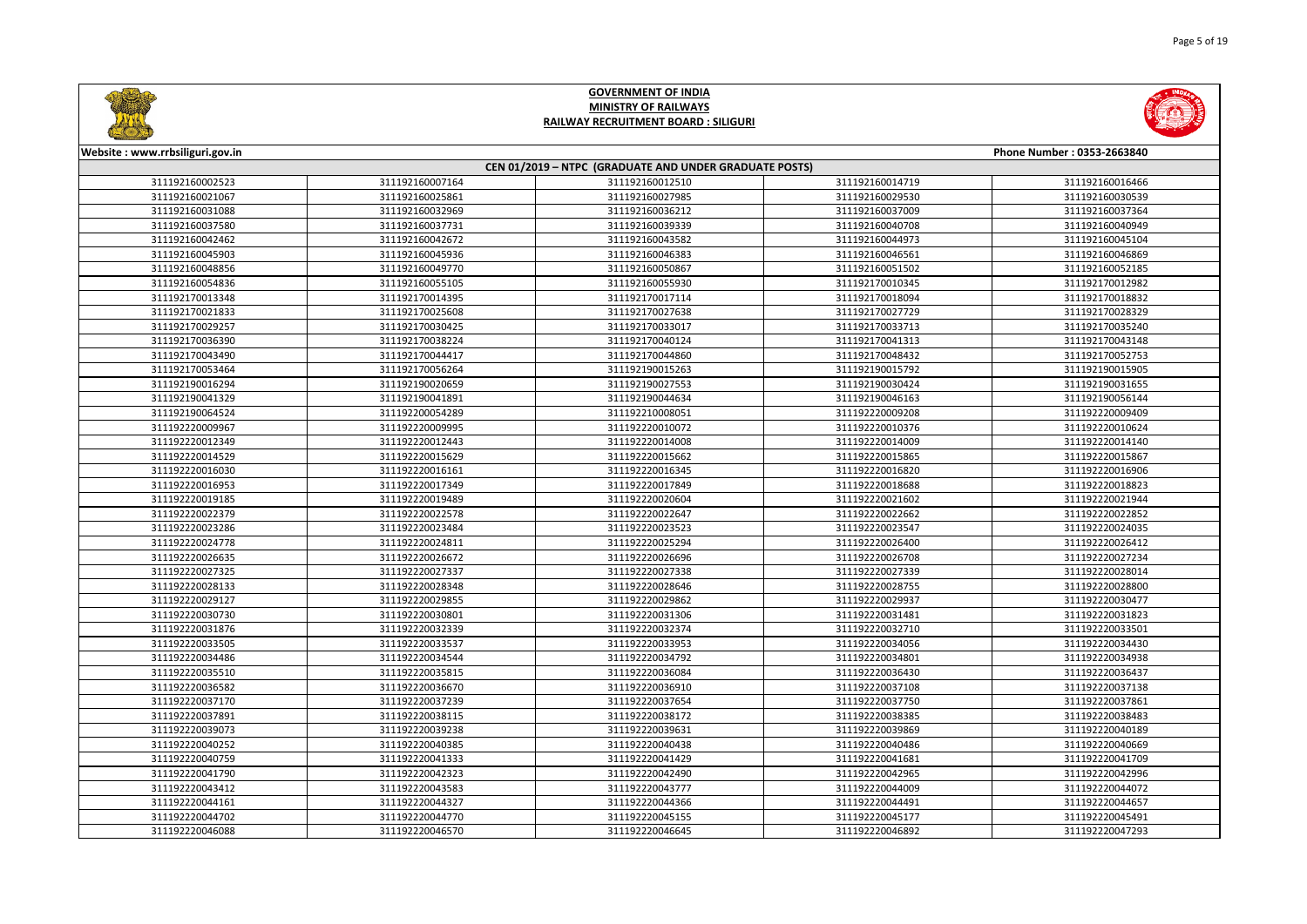



| Website: www.rrbsiliguri.gov.in |                 |                                                        |                 | Phone Number: 0353-2663840 |
|---------------------------------|-----------------|--------------------------------------------------------|-----------------|----------------------------|
|                                 |                 | CEN 01/2019 - NTPC (GRADUATE AND UNDER GRADUATE POSTS) |                 |                            |
| 311192220047481                 | 311192220047511 | 311192220048224                                        | 311192220048915 | 311192220049095            |
| 311192220049175                 | 311192220049684 | 311192220049816                                        | 311192220050654 | 311192220050852            |
| 311192220050895                 | 311192220051047 | 311192220051101                                        | 311192220051251 | 311192220051765            |
| 311192220052392                 | 311192220053844 | 311192220054300                                        | 311192220055207 | 311192220055237            |
| 311192220055259                 | 311192220056021 | 311192220056925                                        | 311192220058190 | 311192220058502            |
| 311192220059847                 | 311192220059924 | 311192220061776                                        | 311192220063998 | 311192220065941            |
| 311192220066181                 | 311192220067872 | 311192220069204                                        | 311192220070060 | 311192230011205            |
| 311192230011851                 | 311192230019851 | 311192230031709                                        | 311192230043885 | 311192240026632            |
| 311192240031925                 | 311192240044052 | 311192240047568                                        | 311192240050062 | 311192250067915            |
| 311192260009304                 | 311192260016526 | 311192260019354                                        | 311192260020236 | 311192260021810            |
| 311192260022831                 | 311192260025959 | 311192260026752                                        | 311192260055453 | 311192260058244            |
| 311192260062696                 | 311192260063045 | 311192260063962                                        | 311192260064940 | 311192260066839            |
| 311192270011004                 | 311192270027314 | 311192270028962                                        | 311192270035827 | 311192270046195            |
| 311192270051798                 | 311192270053994 | 311192270054709                                        | 311192270054957 | 311192270055243            |
| 311192270056169                 | 311192270071597 | 311192280020464                                        | 311192300036117 | 311192310000427            |
| 311192310000540                 | 311192310000548 | 311192310000554                                        | 311192310000600 | 311192310000653            |
| 311192310000769                 | 311192310000772 | 311192310000929                                        | 311192310001021 | 311192310001168            |
| 311192310001249                 | 311192310001322 | 311192310001413                                        | 311192310001452 | 311192310001484            |
| 311192310001557                 | 311192310005668 | 311192310009040                                        | 311192310009187 | 311192310009242            |
| 311192310009319                 | 311192310009447 | 311192310009703                                        | 311192310010024 | 311192310010255            |
| 311192310010350                 | 311192310010371 | 311192310010517                                        | 311192310010522 | 311192310010737            |
| 311192310010938                 | 311192310011002 | 311192310011225                                        | 311192310011312 | 311192310011422            |
| 311192310011995                 | 311192310012077 | 311192310012101                                        | 311192310012196 | 311192310012649            |
| 311192310012720                 | 311192310013382 | 311192310013587                                        | 311192310013618 | 311192310013699            |
| 311192310013753                 | 311192310013767 | 311192310013768                                        | 311192310013974 | 311192310014026            |
| 311192310014250                 | 311192310014341 | 311192310014441                                        | 311192310014684 | 311192310014793            |
| 311192310014835                 | 311192310014858 | 311192310014909                                        | 311192310015072 | 311192310015104            |
| 311192310015661                 | 311192310015723 | 311192310015760                                        | 311192310016073 | 311192310016090            |
| 311192310016189                 | 311192310016917 | 311192310017018                                        | 311192310017055 | 311192310017331            |
| 311192310017357                 | 311192310017412 | 311192310017493                                        | 311192310017543 | 311192310017671            |
| 311192310017740                 | 311192310017969 | 311192310018333                                        | 311192310018562 | 311192310018569            |
| 311192310018685                 | 311192310018723 | 311192310018738                                        | 311192310018844 | 311192310019097            |
| 311192310019117                 | 311192310019129 | 311192310019243                                        | 311192310019456 | 311192310019520            |
| 311192310019550                 | 311192310019747 | 311192310019864                                        | 311192310019915 | 311192310019925            |
| 311192310019990                 | 311192310020468 | 311192310020542                                        | 311192310020917 | 311192310020954            |
| 311192310021024                 | 311192310021073 | 311192310021622                                        | 311192310021704 | 311192310021739            |
| 311192310021777                 | 311192310021790 | 311192310021935                                        | 311192310021963 | 311192310021979            |
| 311192310021999                 | 311192310022031 | 311192310022070                                        | 311192310022075 | 311192310022113            |
| 311192310022192                 | 311192310022442 | 311192310022501                                        | 311192310022522 | 311192310022613            |
| 311192310022850                 | 311192310022869 | 311192310022897                                        | 311192310023474 | 311192310023654            |
| 311192310023705                 | 311192310023711 | 311192310023799                                        | 311192310023855 | 311192310024010            |
| 311192310024574                 | 311192310024614 | 311192310024658                                        | 311192310024825 | 311192310025234            |
| 311192310025257                 | 311192310025265 | 311192310025318                                        | 311192310025519 | 311192310025602            |
| 311192310025669                 | 311192310025779 | 311192310025812                                        | 311192310025994 | 311192310026139            |
| 311192310026284                 | 311192310026309 | 311192310026374                                        | 311192310026389 | 311192310026449            |
| 311192310026623                 | 311192310026647 | 311192310027059                                        | 311192310027100 | 311192310027282            |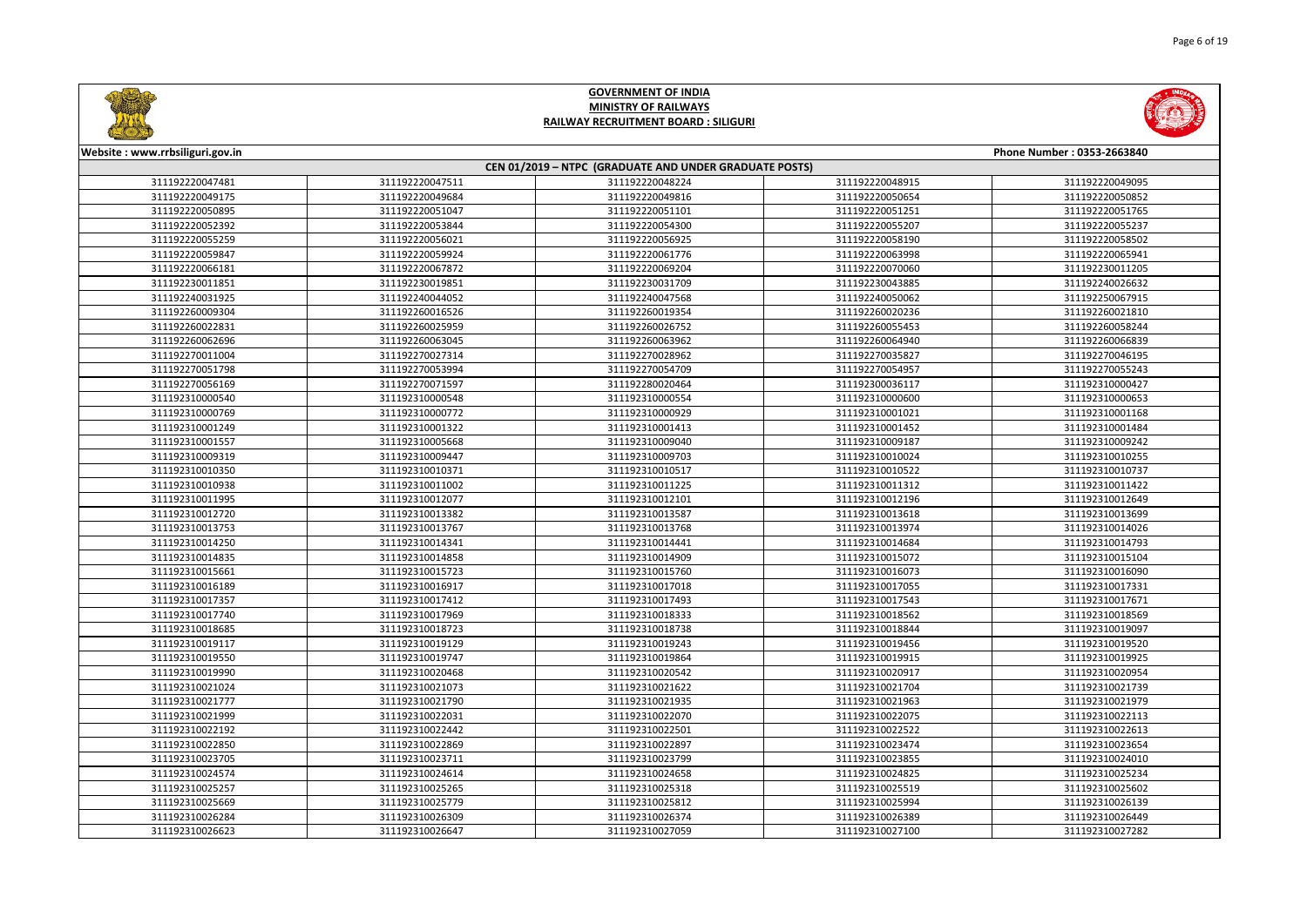



| Website: www.rrbsiliguri.gov.in |                                                        |                 |                 | Phone Number: 0353-2663840 |  |  |
|---------------------------------|--------------------------------------------------------|-----------------|-----------------|----------------------------|--|--|
|                                 | CEN 01/2019 - NTPC (GRADUATE AND UNDER GRADUATE POSTS) |                 |                 |                            |  |  |
| 311192310027456                 | 311192310027474                                        | 311192310027747 | 311192310027855 | 311192310027906            |  |  |
| 311192310027922                 | 311192310028168                                        | 311192310028307 | 311192310028400 | 311192310028567            |  |  |
| 311192310028654                 | 311192310029305                                        | 311192310029318 | 311192310029329 | 311192310029339            |  |  |
| 311192310029358                 | 311192310029622                                        | 311192310029746 | 311192310029852 | 311192310029926            |  |  |
| 311192310029957                 | 311192310029959                                        | 311192310030122 | 311192310030436 | 311192310030578            |  |  |
| 311192310030689                 | 311192310030787                                        | 311192310030972 | 311192310031194 | 311192310031199            |  |  |
| 311192310031208                 | 311192310031239                                        | 311192310031479 | 311192310031601 | 311192310031934            |  |  |
| 311192310031962                 | 311192310032059                                        | 311192310032302 | 311192310032308 | 311192310032431            |  |  |
| 311192310032439                 | 311192310032896                                        | 311192310032904 | 311192310032931 | 311192310032999            |  |  |
| 311192310033035                 | 311192310033142                                        | 311192310033198 | 311192310033267 | 311192310033352            |  |  |
| 311192310033540                 | 311192310033825                                        | 311192310034231 | 311192310034412 | 311192310034598            |  |  |
| 311192310034601                 | 311192310034611                                        | 311192310034794 | 311192310034809 | 311192310034904            |  |  |
| 311192310034929                 | 311192310035047                                        | 311192310035137 | 311192310035179 | 311192310035330            |  |  |
| 311192310035414                 | 311192310036154                                        | 311192310036589 | 311192310036782 | 311192310036895            |  |  |
| 311192310037061                 | 311192310037328                                        | 311192310037366 | 311192310037396 | 311192310037783            |  |  |
| 311192310037800                 | 311192310038015                                        | 311192310038286 | 311192310038461 | 311192310038508            |  |  |
| 311192310038518                 | 311192310038638                                        | 311192310038755 | 311192310038756 | 311192310039010            |  |  |
| 311192310039016                 | 311192310039120                                        | 311192310039191 | 311192310039337 | 311192310039473            |  |  |
| 311192310039711                 | 311192310040095                                        | 311192310040132 | 311192310040135 | 311192310040285            |  |  |
| 311192310040328                 | 311192310041199                                        | 311192310041301 | 311192310041897 | 311192310041937            |  |  |
| 311192310041978                 | 311192310042087                                        | 311192310042146 | 311192310042364 | 311192310042388            |  |  |
| 311192310042564                 | 311192310042608                                        | 311192310042632 | 311192310042641 | 311192310042665            |  |  |
| 311192310042784                 | 311192310042824                                        | 311192310042983 | 311192310043005 | 311192310043111            |  |  |
| 311192310043330                 | 311192310043365                                        | 311192310043389 | 311192310043559 | 311192310043610            |  |  |
| 311192310043984                 | 311192310044076                                        | 311192310044165 | 311192310044575 | 311192310044608            |  |  |
| 311192310044631                 | 311192310045141                                        | 311192310045239 | 311192310045297 | 311192310045511            |  |  |
| 311192310045639                 | 311192310045947                                        | 311192310046390 | 311192310046430 | 311192310046766            |  |  |
| 311192310046792                 | 311192310046827                                        | 311192310047189 | 311192310047464 | 311192310047600            |  |  |
| 311192310047788                 | 311192310047831                                        | 311192310047886 | 311192310048109 | 311192310048138            |  |  |
| 311192310048206                 | 311192310048393                                        | 311192310048476 | 311192310048517 | 311192310048530            |  |  |
| 311192310048714                 | 311192310048849                                        | 311192310049184 | 311192310049280 | 311192310049293            |  |  |
| 311192310049436                 | 311192310049489                                        | 311192310049592 | 311192310049632 | 311192310049696            |  |  |
| 311192310049800                 | 311192310049813                                        | 311192310049908 | 311192310049981 | 311192310050121            |  |  |
| 311192310050175                 | 311192310050301                                        | 311192310050318 | 311192310050471 | 311192310050482            |  |  |
| 311192310050545                 | 311192310050553                                        | 311192310050558 | 311192310050641 | 311192310050664            |  |  |
| 311192310050714                 | 311192310051258                                        | 311192310051331 | 311192310051564 | 311192310051582            |  |  |
| 311192310051743                 | 311192310051841                                        | 311192310051912 | 311192310052279 | 311192310052326            |  |  |
| 311192310052328                 | 311192310052529                                        | 311192310052597 | 311192310052611 | 311192310052636            |  |  |
| 311192310052650                 | 311192310052651                                        | 311192310052658 | 311192310052679 | 311192310052736            |  |  |
| 311192310052763                 | 311192310052833                                        | 311192310053009 | 311192310053057 | 311192310053494            |  |  |
| 311192310053501                 | 311192310053615                                        | 311192310053744 | 311192310053772 | 311192310053830            |  |  |
| 311192310053863                 | 311192310053985                                        | 311192310053998 | 311192310054271 | 311192310054403            |  |  |
| 311192310054537                 | 311192310054580                                        | 311192310054852 | 311192310054854 | 311192310055023            |  |  |
| 311192310055026                 | 311192310055154                                        | 311192310055192 | 311192310055204 | 311192310055205            |  |  |
| 311192310055214                 | 311192310055217                                        | 311192310055233 | 311192310055248 | 311192310055359            |  |  |
| 311192310055387                 | 311192310055616                                        | 311192310055712 | 311192310055994 | 311192310057013            |  |  |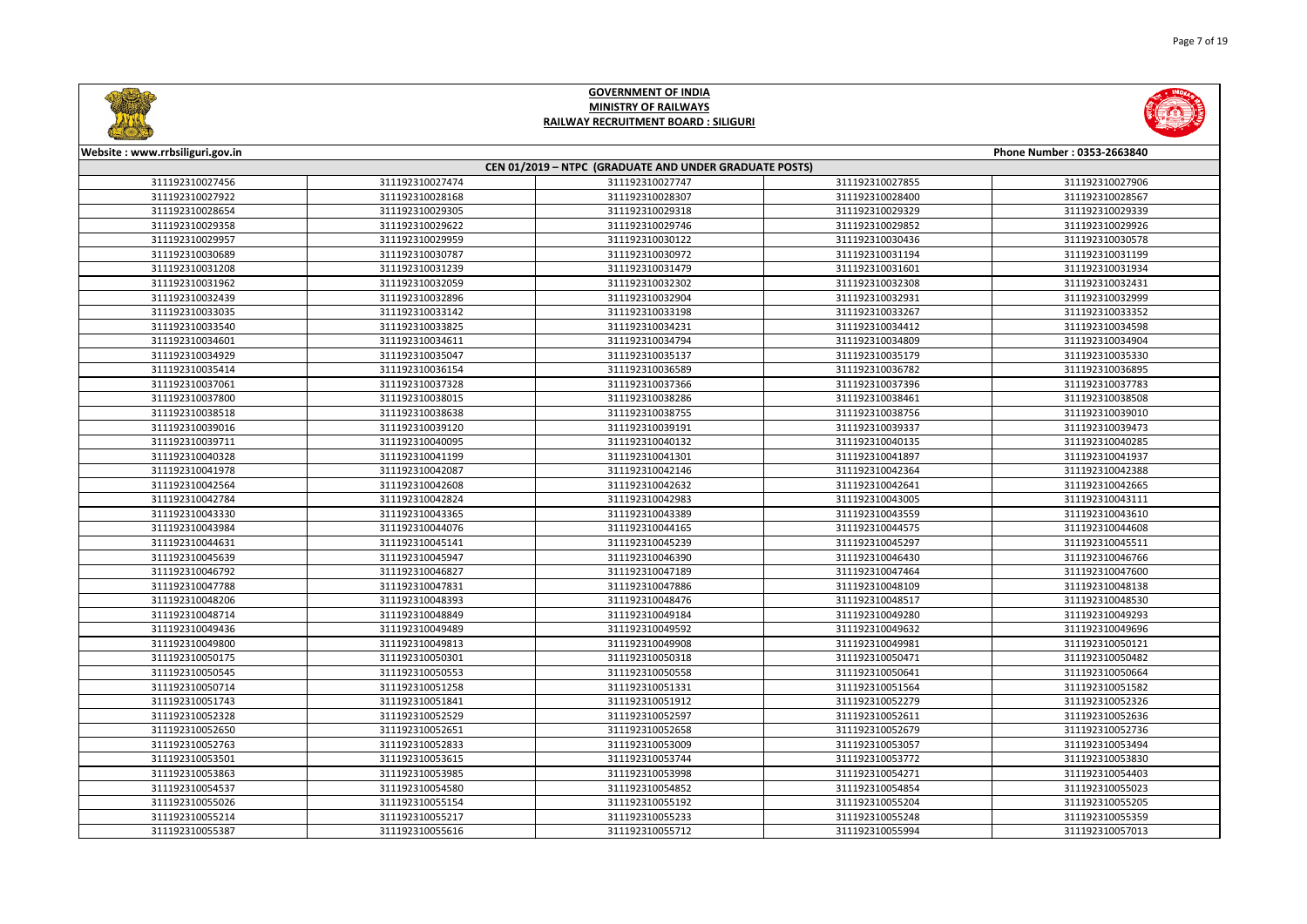



| Website: www.rrbsiliguri.gov.in |                 |                                                        |                 | Phone Number: 0353-2663840 |
|---------------------------------|-----------------|--------------------------------------------------------|-----------------|----------------------------|
|                                 |                 | CEN 01/2019 - NTPC (GRADUATE AND UNDER GRADUATE POSTS) |                 |                            |
| 311192310057100                 | 311192310057248 | 311192310057392                                        | 311192310057857 | 311192310057888            |
| 311192310058150                 | 311192310058368 | 311192310058532                                        | 311192310058776 | 311192310059044            |
| 311192310059064                 | 311192310059089 | 311192310059125                                        | 311192310059787 | 311192310059915            |
| 311192310060346                 | 311192310060375 | 311192310060577                                        | 311192310061042 | 311192310061172            |
| 311192310061239                 | 311192310061288 | 311192310061298                                        | 311192310061346 | 311192310061469            |
| 311192310061639                 | 311192310061810 | 311192310061878                                        | 311192310061913 | 311192310062117            |
| 311192310062474                 | 311192310063153 | 311192310063406                                        | 311192310063480 | 311192310063482            |
| 311192310063487                 | 311192310063629 | 311192310063649                                        | 311192310064454 | 311192310064584            |
| 311192310064715                 | 311192310064851 | 311192310064866                                        | 311192310065023 | 311192310065302            |
| 311192310065384                 | 311192310065457 | 311192310065467                                        | 311192310065468 | 311192310065556            |
| 311192310065561                 | 311192310065645 | 311192310065660                                        | 311192310065737 | 311192310065807            |
| 311192310065819                 | 311192310065875 | 311192310065901                                        | 311192310065925 | 311192310066033            |
| 311192310066264                 | 311192310066441 | 311192310066663                                        | 311192310067365 | 311192310067596            |
| 311192310067961                 | 311192310067968 | 311192310067990                                        | 311192310068132 | 311192310068228            |
| 311192310068245                 | 311192310068269 | 311192310068458                                        | 311192310068463 | 311192310068877            |
| 311192310068888                 | 311192310069024 | 311192310069431                                        | 311192310069750 | 311192310070588            |
| 311192310070611                 | 311192310071077 | 311192310071241                                        | 311192310071347 | 311192310071381            |
| 311192310071545                 | 311192310071552 | 311192310071712                                        | 311192310071848 | 311192310071853            |
| 311192310071902                 | 311192310071989 | 311192310072010                                        | 311192310072020 | 311192310072070            |
| 311192310072446                 | 311192310072477 | 311193120008933                                        | 311193120010266 | 311193120010947            |
| 311193120011091                 | 311193120012232 | 311193120012559                                        | 311193120012627 | 311193120012675            |
| 311193120012969                 | 311193120013195 | 311193120013494                                        | 311193120014153 | 311193120014499            |
| 311193120015408                 | 311193120016394 | 311193120016866                                        | 311193120017779 | 311193120017902            |
| 311193120018243                 | 311193120018687 | 311193120019286                                        | 311193120019402 | 311193120019632            |
| 311193120020000                 | 311193120023077 | 311193120025584                                        | 311193120025877 | 311193120026651            |
| 311193120027112                 | 311193120027245 | 311193120027567                                        | 311193120027718 | 311193120028798            |
| 311193120029274                 | 311193120030168 | 311193120030254                                        | 311193120030286 | 311193120030700            |
| 311193120032025                 | 311193120032122 | 311193120032249                                        | 311193120032609 | 311193120034977            |
| 311193120035901                 | 311193120037586 | 311193120038577                                        | 311193120038874 | 311193120040006            |
| 311193120041119                 | 311193120041929 | 311193120042422                                        | 311193120042489 | 311193120042923            |
| 311193120043289                 | 311193120043841 | 311193120044038                                        | 311193120044046 | 311193120044093            |
| 311193120044218                 | 311193120044602 | 311193120046097                                        | 311193120046489 | 311193120046996            |
| 311193120048056                 | 311193120049535 | 311193120049775                                        | 311193120049863 | 311193120050421            |
| 311193120051063                 | 311193120052968 | 311193130007968                                        | 311193130009845 | 311193130013020            |
| 311193130026258                 | 311193130030664 | 311193130035714                                        | 311193150002099 | 311193150007103            |
| 311193160004758                 | 311193160015451 | 311193160020602                                        | 311193160022093 | 311193160027741            |
| 311193170000236                 | 311193170005664 | 311193170020340                                        | 311193190002255 | 311193190004279            |
| 311193190004608                 | 311193200046599 | 311193220002599                                        | 311193220004056 | 311193220007506            |
| 311193230003444                 | 311193230003461 | 311193230003583                                        | 311193230008624 | 311193250007743            |
| 311193260002780                 | 311193260002941 | 311193260003276                                        | 311193260003400 | 311193260005124            |
| 311193260006233                 | 311193260006386 | 311193260006615                                        | 311193260008430 | 311193270019714            |
| 311193270020149                 | 311193270027447 | 311193270035378                                        | 311193270055496 | 311193310000446            |
| 311193310000516                 | 311193310000517 | 311193310000673                                        | 311193310000783 | 311193310000794            |
| 311193310000827                 | 311193310000846 | 311193310000854                                        | 311193310000878 | 311193310000891            |
| 311193310000904                 | 311193310001049 | 311193310001190                                        | 311193310001246 | 311193310001341            |
| 311193310001353                 | 311193310001361 | 311193310001380                                        | 311193310001501 | 311193310001508            |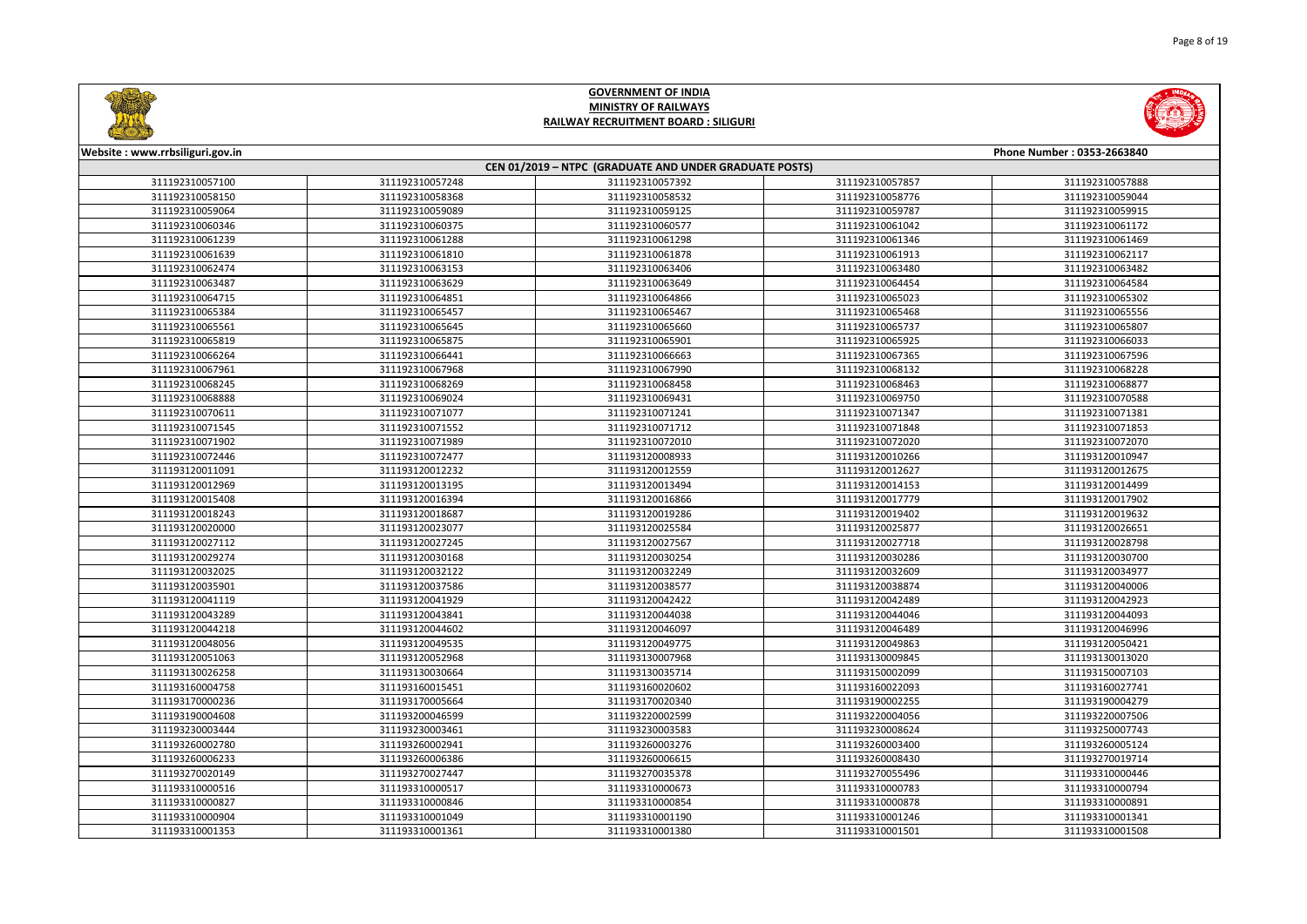



| <u>Circumstants</u>             |                 |                                                        |                 |                            |
|---------------------------------|-----------------|--------------------------------------------------------|-----------------|----------------------------|
| Website: www.rrbsiliguri.gov.in |                 |                                                        |                 | Phone Number: 0353-2663840 |
|                                 |                 | CEN 01/2019 - NTPC (GRADUATE AND UNDER GRADUATE POSTS) |                 |                            |
| 311193310001516                 | 311193310001521 | 311193310001538                                        | 311193310001628 | 311193310001751            |
| 311193310001971                 | 311193310002000 | 311193310002065                                        | 311193310002069 | 311193310002090            |
| 311193310002093                 | 311193310002098 | 311193310002162                                        | 311193310002168 | 311193310002170            |
| 311193310002241                 | 311193310002253 | 311193310002257                                        | 311193310002268 | 311193310002271            |
| 311193310002300                 | 311193310002301 | 311193310002360                                        | 311193310002361 | 311193310002401            |
| 311193310002408                 | 311193310002444 | 311193310002446                                        | 311193310002447 | 311193310002477            |
| 311193310002527                 | 311193310002541 | 311193310002543                                        | 311193310002545 | 311193310002553            |
| 311193310002555                 | 311193310002567 | 311193310002703                                        | 311193310002756 | 311193310002797            |
| 311193310002840                 | 311193310002845 | 311193310002849                                        | 311193310002892 | 311193310002942            |
| 311193310002948                 | 311193310002982 | 311193310002985                                        | 311193310002987 | 311193310002994            |
| 311193310002998                 | 311193310003097 | 311193310003112                                        | 311193310003125 | 311193310003129            |
| 311193310003200                 | 311193310003328 | 311193310003380                                        | 311193310003425 | 311193310003457            |
| 311193310003538                 | 311193310003545 | 311193310003573                                        | 311193310003604 | 311193310003619            |
| 311193310003623                 | 311193310003671 | 311193310003714                                        | 311193310003746 | 311193310003762            |
| 311193310003764                 | 311193310003788 | 311193310003854                                        | 311193310003860 | 311193310003864            |
| 311193310003867                 | 311193310003880 | 311193310003916                                        | 311193310003953 | 311193310003970            |
| 311193310004014                 | 311193310004065 | 311193310004088                                        | 311193310004128 | 311193310004226            |
| 311193310004229                 | 311193310004256 | 311193310004291                                        | 311193310004296 | 311193310004299            |
| 311193310004326                 | 311193310004351 | 311193310004370                                        | 311193310004395 | 311193310004459            |
| 311193310004460                 | 311193310004472 | 311193310004534                                        | 311193310004584 | 311193310004599            |
| 311193310004630                 | 311193310004698 | 311193310004701                                        | 311193310004745 | 311193310004876            |
| 311193310005042                 | 311193310005079 | 311193310005221                                        | 311193310005246 | 311193310005283            |
| 311193310005291                 | 311193310005316 | 311193310005323                                        | 311193310005353 | 311193310005363            |
| 311193310005387                 | 311193310005437 | 311193310005455                                        | 311193310005558 | 311193310005639            |
| 311193310005692                 | 311193310005786 | 311193310005814                                        | 311193310005863 | 311193310005890            |
| 311193310005893                 | 311193310005902 | 311193310005908                                        | 311193310005916 | 311193310005919            |
| 311193310005984                 | 311193310006001 | 311193310006012                                        | 311193310006013 | 311193310006074            |
| 311193310006090                 | 311193310006113 | 311193310006143                                        | 311193310006220 | 311193310006224            |
| 311193310006270                 | 311193310006278 | 311193310006457                                        | 311193310006460 | 311193310006469            |
| 311193310006477                 | 311193310006566 | 311193310006639                                        | 311193310006744 | 311193310006749            |
| 311193310006785                 | 311193310006909 | 311193310006928                                        | 311193310007031 | 311193310007036            |
| 311193310007059                 | 311193310007121 | 311193310007177                                        | 311193310007226 | 311193310007242            |
| 311193310007264                 | 311193310007312 | 311193310007387                                        | 311193310007415 | 311193310007421            |
| 311193310007492                 | 311193310007501 | 311193310007616                                        | 311193310007669 | 311193310007724            |
| 311193310007727                 | 311193310007740 | 311193310007774                                        | 311193310007779 | 311193310007780            |
| 311193310007791                 | 311193310007863 | 311193310007870                                        | 311193310007882 | 311193310007884            |
| 311193310007970                 | 311193310007983 | 311193310008009                                        | 311193310008022 | 311193310008078            |
| 311193310008092                 | 311193310008145 | 311193310008155                                        | 311193310008158 | 311193310008166            |
| 311193310008178                 | 311193310008194 | 311193310008200                                        | 311193310008214 | 311193310008221            |
| 311193310008263                 | 311193310008347 | 311193310008350                                        | 311193310008379 | 311193310008456            |
| 311193310008474                 | 311193310008541 | 311193310008566                                        | 311193310008645 | 311193310008683            |
| 311193310008685                 | 311193310008791 | 311194110014872                                        | 311194110036009 | 311194110038634            |
| 311194120008841                 | 311194120008922 | 311194120008947                                        | 311194120009807 | 311194120010291            |
| 311194120010425                 | 311194120010507 | 311194120010561                                        | 311194120010948 | 311194120010956            |
| 311194120010965                 | 311194120010989 | 311194120011096                                        | 311194120011593 | 311194120012029            |
| 311194120012445                 | 311194120012486 | 311194120012884                                        | 311194120012912 | 311194120013076            |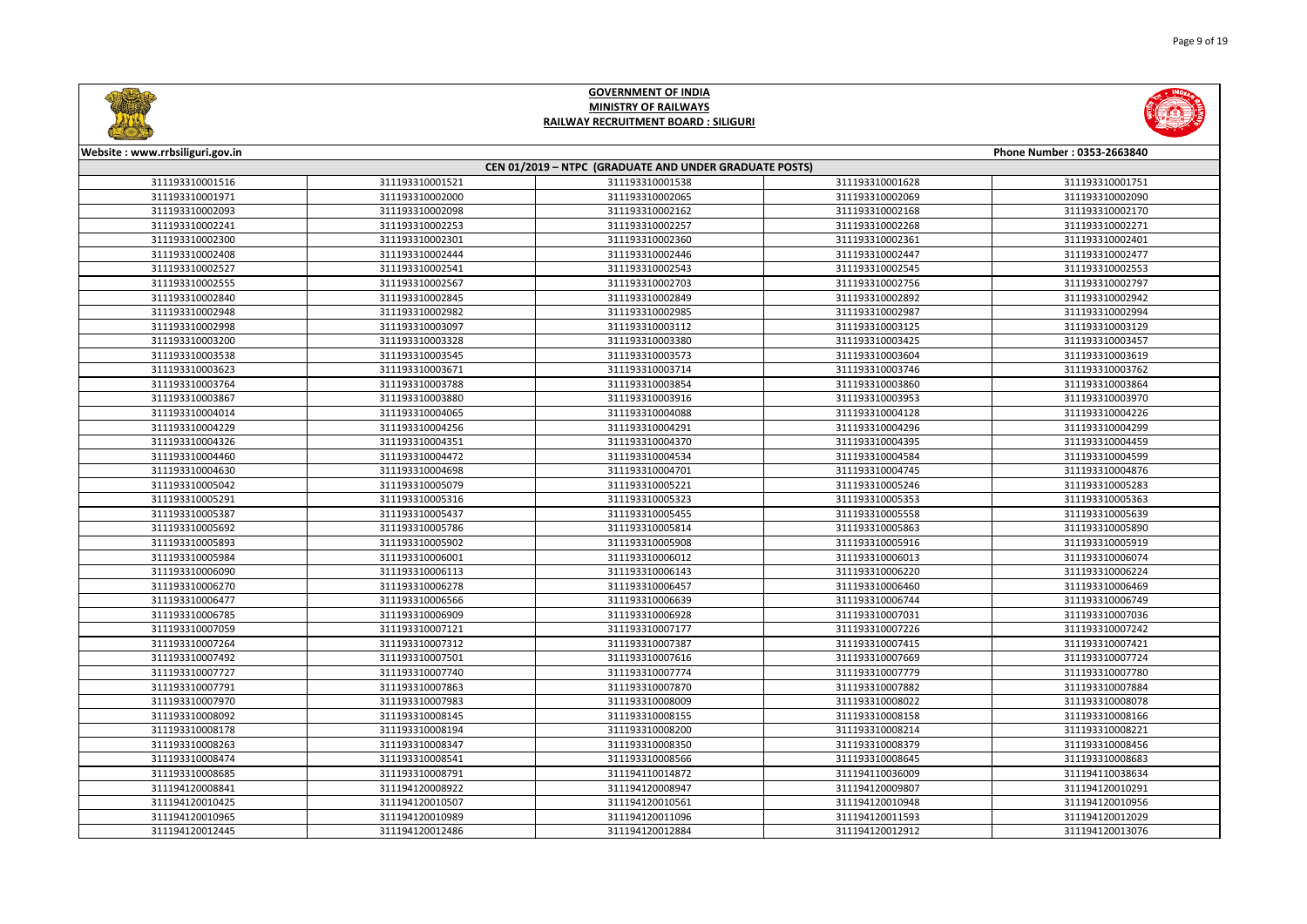



| Website: www.rrbsiliguri.gov.in                        |                 |                 |                 | Phone Number: 0353-2663840 |
|--------------------------------------------------------|-----------------|-----------------|-----------------|----------------------------|
| CEN 01/2019 - NTPC (GRADUATE AND UNDER GRADUATE POSTS) |                 |                 |                 |                            |
| 311194120013102                                        | 311194120013124 | 311194120013197 | 311194120013460 | 311194120013924            |
| 311194120013959                                        | 311194120013961 | 311194120014302 | 311194120014457 | 311194120014465            |
| 311194120015130                                        | 311194120015204 | 311194120015235 | 311194120015254 | 311194120015312            |
| 311194120015707                                        | 311194120016950 | 311194120017101 | 311194120018212 | 311194120018574            |
| 311194120018861                                        | 311194120018867 | 311194120019314 | 311194120019332 | 311194120019338            |
| 311194120019370                                        | 311194120019448 | 311194120019950 | 311194120020188 | 311194120020268            |
| 311194120020370                                        | 311194120020728 | 311194120020735 | 311194120020915 | 311194120021227            |
| 311194120021396                                        | 311194120021665 | 311194120022235 | 311194120022268 | 311194120022390            |
| 311194120022482                                        | 311194120023063 | 311194120023155 | 311194120023576 | 311194120024416            |
| 311194120025157                                        | 311194120025916 | 311194120027040 | 311194120027053 | 311194120027480            |
| 311194120027651                                        | 311194120027681 | 311194120027691 | 311194120027708 | 311194120028088            |
| 311194120028526                                        | 311194120028696 | 311194120028829 | 311194120028859 | 311194120029258            |
| 311194120029282                                        | 311194120029834 | 311194120030191 | 311194120030514 | 311194120030550            |
| 311194120030645                                        | 311194120030796 | 311194120031702 | 311194120031750 | 311194120031861            |
| 311194120032221                                        | 311194120032666 | 311194120032709 | 311194120032799 | 311194120032877            |
| 311194120032966                                        | 311194120033316 | 311194120033381 | 311194120033427 | 311194120033620            |
| 311194120033970                                        | 311194120034400 | 311194120034450 | 311194120034529 | 311194120034686            |
| 311194120035055                                        | 311194120035878 | 311194120036367 | 311194120036373 | 311194120036967            |
| 311194120037175                                        | 311194120037551 | 311194120037690 | 311194120037705 | 311194120038693            |
| 311194120038802                                        | 311194120038978 | 311194120039402 | 311194120039470 | 311194120039486            |
| 311194120039492                                        | 311194120039844 | 311194120041038 | 311194120041050 | 311194120041055            |
| 311194120041164                                        | 311194120041690 | 311194120042205 | 311194120042303 | 311194120042436            |
| 311194120043089                                        | 311194120043890 | 311194120043924 | 311194120044301 | 311194120044331            |
| 311194120044473                                        | 311194120044646 | 311194120044858 | 311194120044862 | 311194120044933            |
| 311194120045205                                        | 311194120045466 | 311194120045894 | 311194120046326 | 311194120046342            |
| 311194120046378                                        | 311194120046389 | 311194120046839 | 311194120047565 | 311194120047569            |
| 311194120048172                                        | 311194120048699 | 311194120049241 | 311194120049421 | 311194120049827            |
| 311194120049892                                        | 311194120050053 | 311194120050790 | 311194120051692 | 311194120052852            |
| 311194120055991                                        | 311194120066346 | 311194130008940 | 311194130008955 | 311194130010014            |
| 311194130010122                                        | 311194130010247 | 311194130011089 | 311194130011505 | 311194130011525            |
| 311194130011566                                        | 311194130012481 | 311194130012678 | 311194130012740 | 311194130012928            |
| 311194130013582                                        | 311194130014786 | 311194130014798 | 311194130014955 | 311194130015168            |
| 311194130015216                                        | 311194130015269 | 311194130015425 | 311194130016083 | 311194130016499            |
| 311194130016524                                        | 311194130016604 | 311194130016790 | 311194130016938 | 311194130017722            |
| 311194130018146                                        | 311194130018186 | 311194130018496 | 311194130019088 | 311194130019287            |
| 311194130019307                                        | 311194130019614 | 311194130019704 | 311194130020152 | 311194130020262            |
| 311194130020905                                        | 311194130021224 | 311194130021524 | 311194130021670 | 311194130022015            |
| 311194130022675                                        | 311194130022930 | 311194130023168 | 311194130023169 | 311194130023207            |
| 311194130024461                                        | 311194130024462 | 311194130025249 | 311194130025473 | 311194130026510            |
| 311194130026976                                        | 311194130029012 | 311194130029018 | 311194130031436 | 311194130035041            |
| 311194130035581                                        | 311194130035742 | 311194130036889 | 311194130039067 | 311194130039320            |
| 311194130039349                                        | 311194130042340 | 311194130043425 | 311194130043543 | 311194130043881            |
| 311194130044264                                        | 311194130044345 | 311194130044537 | 311194130044826 | 311194130046059            |
| 311194130046490                                        | 311194130047024 | 311194130047400 | 311194130047419 | 311194130048187            |
| 311194130048218                                        | 311194130048428 | 311194130049993 | 311194130051196 | 311194130052062            |
| 311194130052295                                        | 311194130053337 | 311194130056162 | 311194130056177 | 311194130056360            |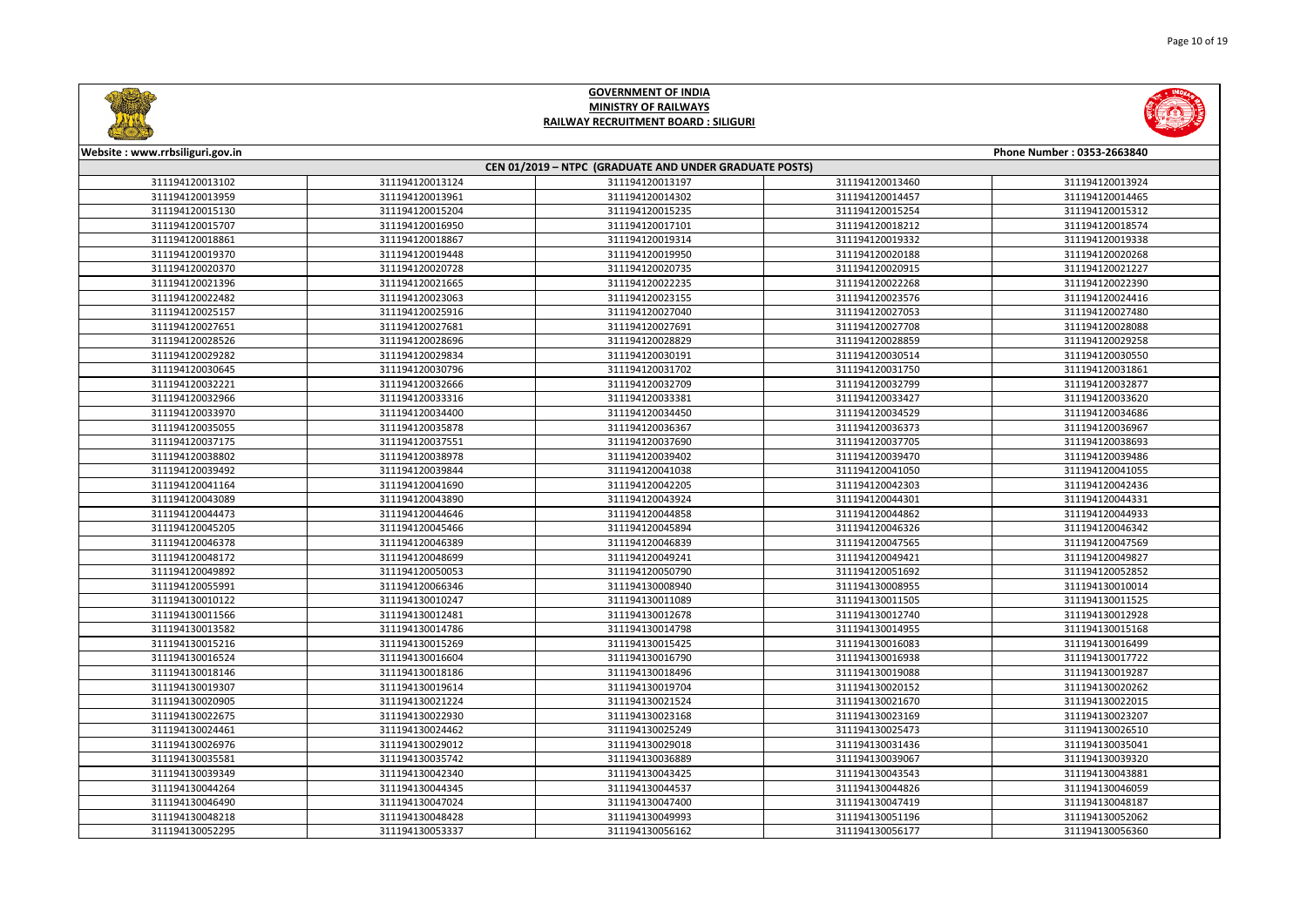



| Website: www.rrbsiliguri.gov.in |                 |                                                        |                 | Phone Number: 0353-2663840 |
|---------------------------------|-----------------|--------------------------------------------------------|-----------------|----------------------------|
|                                 |                 | CEN 01/2019 - NTPC (GRADUATE AND UNDER GRADUATE POSTS) |                 |                            |
| 311194130057007                 | 311194130057229 | 311194130057658                                        | 311194130057756 | 311194130058049            |
| 311194130058222                 | 311194130058524 | 311194130058670                                        | 311194130059257 | 311194130059287            |
| 311194130059646                 | 311194130060409 | 311194130060727                                        | 311194130060822 | 311194130061033            |
| 311194130061182                 | 311194130061764 | 311194130062834                                        | 311194130062838 | 311194130063262            |
| 311194130064298                 | 311194130064688 | 311194130065088                                        | 311194130065225 | 311194130065503            |
| 311194130066109                 | 311194130067094 | 311194130067477                                        | 311194130067816 | 311194130068394            |
| 311194130068707                 | 311194130068712 | 311194130068869                                        | 311194130069351 | 311194130070520            |
| 311194130072451                 | 311194140000239 | 311194140000246                                        | 311194150004227 | 311194150013230            |
| 311194150016700                 | 311194150019019 | 311194150019252                                        | 311194150020019 | 311194150022424            |
| 311194150022707                 | 311194150023105 | 311194150024392                                        | 311194150025720 | 311194150026476            |
| 311194150026750                 | 311194150029273 | 311194150030391                                        | 311194150031343 | 311194150031408            |
| 311194150033137                 | 311194150036037 | 311194150037307                                        | 311194150038164 | 311194150038865            |
| 311194150038881                 | 311194150038910 | 311194150039544                                        | 311194150039644 | 311194150040997            |
| 311194150043826                 | 311194150045627 | 311194150051025                                        | 311194150052079 | 311194150053781            |
| 311194150054577                 | 311194150060279 | 311194150062482                                        | 311194160004409 | 311194160008890            |
| 311194160009114                 | 311194160009324 | 311194160009491                                        | 311194160009523 | 311194160009706            |
| 311194160009752                 | 311194160010062 | 311194160010330                                        | 311194160010441 | 311194160011940            |
| 311194160012113                 | 311194160012202 | 311194160012282                                        | 311194160012342 | 311194160012865            |
| 311194160013831                 | 311194160014455 | 311194160015106                                        | 311194160015412 | 311194160015553            |
| 311194160015861                 | 311194160015870 | 311194160016119                                        | 311194160017768 | 311194160018356            |
| 311194160020106                 | 311194160020465 | 311194160020759                                        | 311194160020793 | 311194160020983            |
| 311194160021088                 | 311194160021864 | 311194160022148                                        | 311194160022154 | 311194160022494            |
| 311194160022989                 | 311194160023225 | 311194160023230                                        | 311194160023532 | 311194160023645            |
| 311194160023686                 | 311194160023747 | 311194160023767                                        | 311194160024033 | 311194160024101            |
| 311194160024102                 | 311194160024115 | 311194160025551                                        | 311194160025868 | 311194160025958            |
| 311194160025983                 | 311194160028129 | 311194160028216                                        | 311194160029468 | 311194160029888            |
| 311194160030526                 | 311194160030628 | 311194160031654                                        | 311194160031868 | 311194160032232            |
| 311194160032471                 | 311194160032665 | 311194160032711                                        | 311194160033464 | 311194160034991            |
| 311194160035019                 | 311194160035624 | 311194160035771                                        | 311194160036238 | 311194160036337            |
| 311194160036515                 | 311194160036583 | 311194160038222                                        | 311194160038244 | 311194160038464            |
| 311194160038758                 | 311194160038955 | 311194160039361                                        | 311194160039593 | 311194160039782            |
| 311194160040193                 | 311194160041776 | 311194160042054                                        | 311194160042541 | 311194160043321            |
| 311194160043625                 | 311194160044439 | 311194160044469                                        | 311194160044609 | 311194160044679            |
| 311194160044704                 | 311194160045216 | 311194160045309                                        | 311194160045590 | 311194160046005            |
| 311194160046421                 | 311194160046699 | 311194160046829                                        | 311194160047003 | 311194160047235            |
| 311194160047628                 | 311194160048119 | 311194160048137                                        | 311194160048253 | 311194160048900            |
| 311194160049625                 | 311194160049638 | 311194160050123                                        | 311194160050650 | 311194160050726            |
| 311194160051045                 | 311194160051223 | 311194160051614                                        | 311194160052855 | 311194160054151            |
| 311194160054332                 | 311194160054335 | 311194160054522                                        | 311194160055334 | 311194160055510            |
| 311194170010047                 | 311194170010492 | 311194170010930                                        | 311194170011047 | 311194170011229            |
| 311194170011497                 | 311194170011538 | 311194170011958                                        | 311194170013063 | 311194170013575            |
| 311194170013688                 | 311194170014722 | 311194170015075                                        | 311194170015199 | 311194170015287            |
| 311194170015427                 | 311194170015485 | 311194170015531                                        | 311194170015612 | 311194170016043            |
| 311194170016803                 | 311194170017176 | 311194170017553                                        | 311194170017583 | 311194170019240            |
| 311194170019267                 | 311194170019325 | 311194170019385                                        | 311194170019503 | 311194170020122            |
| 311194170020807                 | 311194170020810 | 311194170020891                                        | 311194170021303 | 311194170021305            |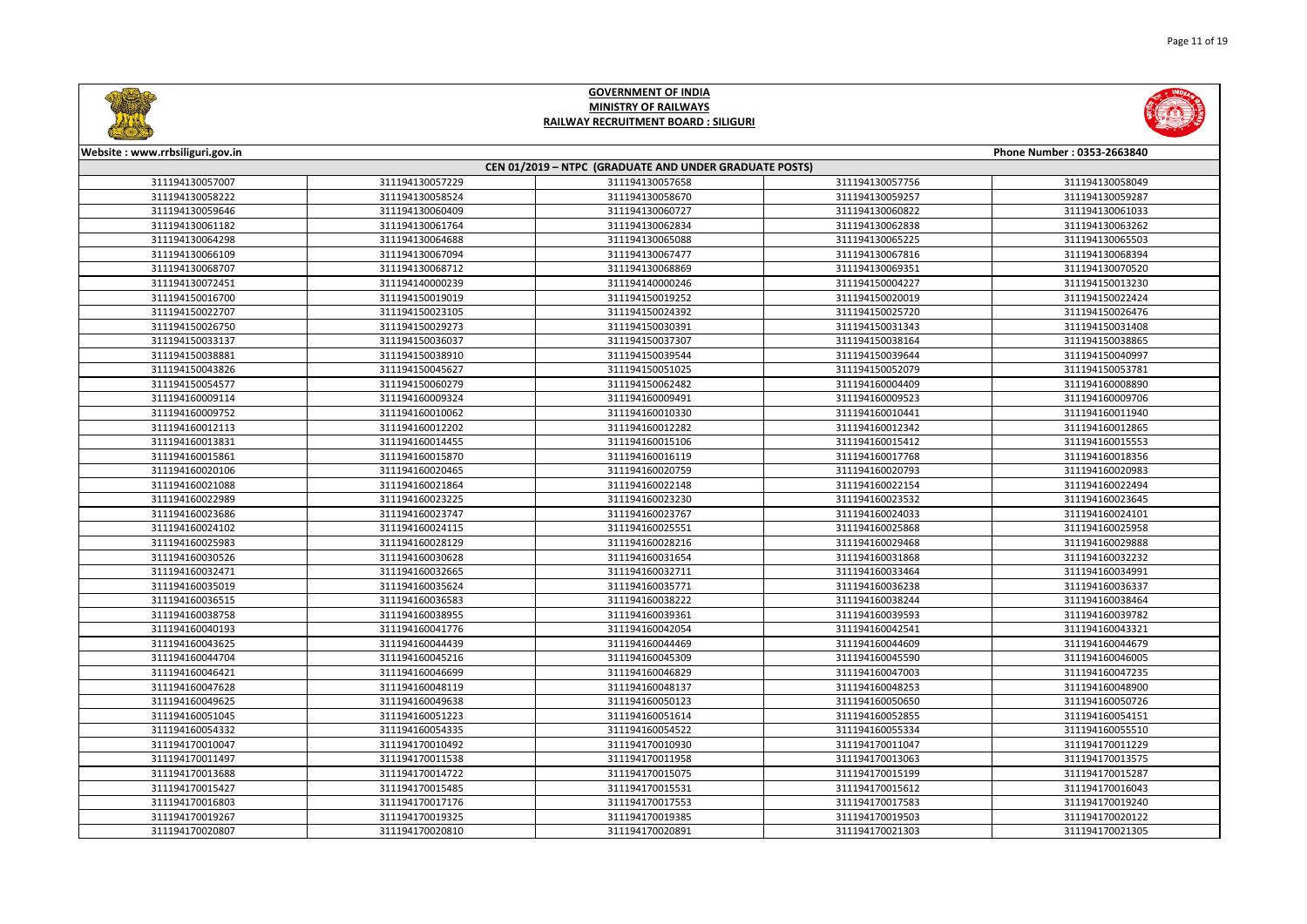



| Website: www.rrbsiliguri.gov.in | Phone Number: 0353-2663840                             |                 |                 |                 |  |  |
|---------------------------------|--------------------------------------------------------|-----------------|-----------------|-----------------|--|--|
|                                 | CEN 01/2019 - NTPC (GRADUATE AND UNDER GRADUATE POSTS) |                 |                 |                 |  |  |
| 311194170021429                 | 311194170021800                                        | 311194170022353 | 311194170022716 | 311194170022933 |  |  |
| 311194170023114                 | 311194170023255                                        | 311194170023977 | 311194170024619 | 311194170024686 |  |  |
| 311194170025897                 | 311194170025914                                        | 311194170026242 | 311194170026875 | 311194170027066 |  |  |
| 311194170027173                 | 311194170027498                                        | 311194170027676 | 311194170027873 | 311194170029080 |  |  |
| 311194170029538                 | 311194170030250                                        | 311194170031376 | 311194170031991 | 311194170032819 |  |  |
| 311194170034418                 | 311194170035229                                        | 311194170035232 | 311194170035242 | 311194170035519 |  |  |
| 311194170035761                 | 311194170035786                                        | 311194170035866 | 311194170035894 | 311194170036887 |  |  |
| 311194170036903                 | 311194170037740                                        | 311194170038043 | 311194170038494 | 311194170039783 |  |  |
| 311194170039943                 | 311194170040261                                        | 311194170040758 | 311194170043354 | 311194170043693 |  |  |
| 311194170044293                 | 311194170044817                                        | 311194170045958 | 311194170047479 | 311194170047619 |  |  |
| 311194170048573                 | 311194170048795                                        | 311194170048985 | 311194170049891 | 311194170050166 |  |  |
| 311194170050189                 | 311194170050390                                        | 311194170050890 | 311194170057842 | 311194170058730 |  |  |
| 311194170059189                 | 311194170059841                                        | 311194170060505 | 311194170060541 | 311194170061772 |  |  |
| 311194170063012                 | 311194170063322                                        | 311194170064157 | 311194170065119 | 311194170067378 |  |  |
| 311194170067481                 | 311194180011368                                        | 311194180057478 | 311194190002921 | 311194190003338 |  |  |
| 311194190003907                 | 311194190009172                                        | 311194190009330 | 311194190009510 | 311194190010940 |  |  |
| 311194190011183                 | 311194190011486                                        | 311194190011996 | 311194190012344 | 311194190012746 |  |  |
| 311194190012868                 | 311194190013019                                        | 311194190013450 | 311194190013687 | 311194190013869 |  |  |
| 311194190014182                 | 311194190014388                                        | 311194190014932 | 311194190014962 | 311194190016303 |  |  |
| 311194190016853                 | 311194190017042                                        | 311194190017788 | 311194190017967 | 311194190018073 |  |  |
| 311194190018119                 | 311194190018486                                        | 311194190019306 | 311194190019803 | 311194190020026 |  |  |
| 311194190020040                 | 311194190020117                                        | 311194190020145 | 311194190020195 | 311194190020270 |  |  |
| 311194190020451                 | 311194190020809                                        | 311194190020874 | 311194190020998 | 311194190021248 |  |  |
| 311194190021407                 | 311194190021486                                        | 311194190022383 | 311194190022633 | 311194190022893 |  |  |
| 311194190024326                 | 311194190024769                                        | 311194190024835 | 311194190025033 | 311194190025691 |  |  |
| 311194190026686                 | 311194190027702                                        | 311194190029532 | 311194190030291 | 311194190030464 |  |  |
| 311194190030932                 | 311194190031254                                        | 311194190032845 | 311194190032916 | 311194190033269 |  |  |
| 311194190033305                 | 311194190033517                                        | 311194190034458 | 311194190034854 | 311194190034855 |  |  |
| 311194190034893                 | 311194190035037                                        | 311194190035571 | 311194190035794 | 311194190036634 |  |  |
| 311194190036793                 | 311194190037633                                        | 311194190039447 | 311194190040465 | 311194190040853 |  |  |
| 311194190040946                 | 311194190041137                                        | 311194190042074 | 311194190043074 | 311194190043858 |  |  |
| 311194190043887                 | 311194190044515                                        | 311194190045980 | 311194190048103 | 311194190048480 |  |  |
| 311194190048634                 | 311194190048807                                        | 311194190049003 | 311194190049346 | 311194190050704 |  |  |
| 311194190056079                 | 311194190056126                                        | 311194190057168 | 311194190057301 | 311194190057471 |  |  |
| 311194190057651                 | 311194190058001                                        | 311194190058086 | 311194190058759 | 311194190059217 |  |  |
| 311194190059460                 | 311194190059628                                        | 311194190059838 | 311194190059867 | 311194190060249 |  |  |
| 311194190060485                 | 311194190060497                                        | 311194190060501 | 311194190060640 | 311194190061028 |  |  |
| 311194190063785                 | 311194190064280                                        | 311194190064377 | 311194190064404 | 311194190066043 |  |  |
| 311194190066097                 | 311194190066867                                        | 311194190066898 | 311194190067522 | 311194190067610 |  |  |
| 311194190068286                 | 311194190068341                                        | 311194190068563 | 311194190068751 | 311194190069152 |  |  |
| 311194190069198                 | 311194190069681                                        | 311194190071808 | 311194190072236 | 311194190072571 |  |  |
| 311194190072865                 | 311194200005672                                        | 311194200029767 | 311194200059020 | 311194210013500 |  |  |
| 311194210051623                 | 311194220009458                                        | 311194220009516 | 311194220009619 | 311194220009826 |  |  |
| 311194220009998                 | 311194220010231                                        | 311194220010399 | 311194220010446 | 311194220011130 |  |  |
| 311194220013140                 | 311194220013169                                        | 311194220013238 | 311194220013341 | 311194220013672 |  |  |
| 311194220013922                 | 311194220015217                                        | 311194220015638 | 311194220015999 | 311194220016000 |  |  |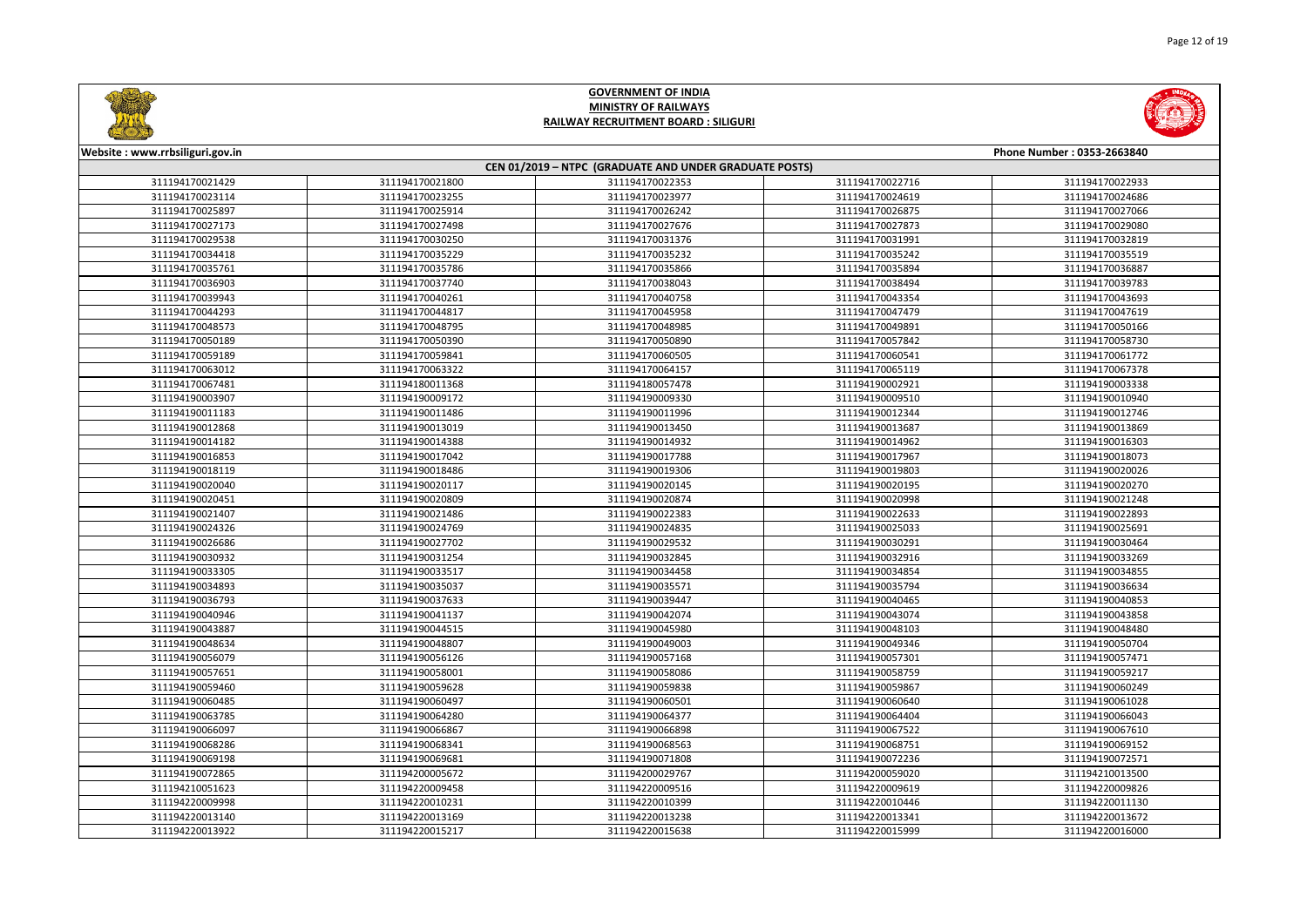



| Website: www.rrbsiliguri.gov.in | Phone Number: 0353-2663840                             |                 |                 |                 |  |  |
|---------------------------------|--------------------------------------------------------|-----------------|-----------------|-----------------|--|--|
|                                 | CEN 01/2019 - NTPC (GRADUATE AND UNDER GRADUATE POSTS) |                 |                 |                 |  |  |
| 311194220016757                 | 311194220016861                                        | 311194220016901 | 311194220017087 | 311194220017092 |  |  |
| 311194220017190                 | 311194220017787                                        | 311194220018008 | 311194220019477 | 311194220020021 |  |  |
| 311194220020079                 | 311194220020366                                        | 311194220020410 | 311194220020834 | 311194220021666 |  |  |
| 311194220022409                 | 311194220022596                                        | 311194220022860 | 311194220023031 | 311194220023643 |  |  |
| 311194220023753                 | 311194220023998                                        | 311194220024513 | 311194220024611 | 311194220024669 |  |  |
| 311194220024867                 | 311194220024884                                        | 311194220024966 | 311194220025215 | 311194220025402 |  |  |
| 311194220025546                 | 311194220025642                                        | 311194220025763 | 311194220025909 | 311194220025993 |  |  |
| 311194220026111                 | 311194220026243                                        | 311194220026245 | 311194220026375 | 311194220026399 |  |  |
| 311194220026405                 | 311194220026523                                        | 311194220026698 | 311194220026825 | 311194220026869 |  |  |
| 311194220027123                 | 311194220027208                                        | 311194220027362 | 311194220027545 | 311194220028135 |  |  |
| 311194220028450                 | 311194220028462                                        | 311194220029213 | 311194220029229 | 311194220029397 |  |  |
| 311194220029516                 | 311194220029638                                        | 311194220030095 | 311194220030295 | 311194220030301 |  |  |
| 311194220030610                 | 311194220030963                                        | 311194220031135 | 311194220031356 | 311194220031362 |  |  |
| 311194220031565                 | 311194220031741                                        | 311194220031900 | 311194220032868 | 311194220033028 |  |  |
| 311194220033124                 | 311194220033483                                        | 311194220033500 | 311194220033514 | 311194220033571 |  |  |
| 311194220033836                 | 311194220033910                                        | 311194220034514 | 311194220034718 | 311194220034736 |  |  |
| 311194220035058                 | 311194220035807                                        | 311194220036134 | 311194220036428 | 311194220036505 |  |  |
| 311194220036577                 | 311194220036623                                        | 311194220036835 | 311194220036858 | 311194220036964 |  |  |
| 311194220037167                 | 311194220037193                                        | 311194220037249 | 311194220037685 | 311194220037855 |  |  |
| 311194220038215                 | 311194220038251                                        | 311194220038276 | 311194220038488 | 311194220039261 |  |  |
| 311194220039413                 | 311194220039456                                        | 311194220039842 | 311194220040030 | 311194220040125 |  |  |
| 311194220040146                 | 311194220040154                                        | 311194220040364 | 311194220040427 | 311194220040760 |  |  |
| 311194220040887                 | 311194220040920                                        | 311194220041141 | 311194220041244 | 311194220041774 |  |  |
| 311194220041788                 | 311194220041882                                        | 311194220042223 | 311194220042367 | 311194220043237 |  |  |
| 311194220043271                 | 311194220043532                                        | 311194220043563 | 311194220043937 | 311194220044326 |  |  |
| 311194220044661                 | 311194220044781                                        | 311194220044927 | 311194220045293 | 311194220045343 |  |  |
| 311194220045747                 | 311194220046380                                        | 311194220046567 | 311194220047934 | 311194220048368 |  |  |
| 311194220048638                 | 311194220048798                                        | 311194220048802 | 311194220048995 | 311194220049334 |  |  |
| 311194220049755                 | 311194220049756                                        | 311194220049928 | 311194220049985 | 311194220050388 |  |  |
| 311194220050416                 | 311194220050526                                        | 311194220051043 | 311194220051236 | 311194220051955 |  |  |
| 311194220052483                 | 311194220053144                                        | 311194220053365 | 311194220053385 | 311194220053684 |  |  |
| 311194220053774                 | 311194220055011                                        | 311194220055035 | 311194220055806 | 311194220056083 |  |  |
| 311194220056212                 | 311194220056330                                        | 311194220056361 | 311194220056526 | 311194220056602 |  |  |
| 311194220056642                 | 311194220057583                                        | 311194220057713 | 311194220057751 | 311194220057829 |  |  |
| 311194220058022                 | 311194220058210                                        | 311194220058487 | 311194220058565 | 311194220058754 |  |  |
| 311194220058887                 | 311194220059166                                        | 311194220059199 | 311194220059226 | 311194220059553 |  |  |
| 311194220059695                 | 311194220059876                                        | 311194220059885 | 311194220060027 | 311194220060028 |  |  |
| 311194220060357                 | 311194220060707                                        | 311194220060753 | 311194220060757 | 311194220060837 |  |  |
| 311194220060848                 | 311194220061013                                        | 311194220061020 | 311194220061234 | 311194220061522 |  |  |
| 311194220061773                 | 311194220061876                                        | 311194220061954 | 311194220062075 | 311194220062406 |  |  |
| 311194220062450                 | 311194220062517                                        | 311194220062621 | 311194220062651 | 311194220062789 |  |  |
| 311194220062857                 | 311194220062858                                        | 311194220062869 | 311194220063204 | 311194220063580 |  |  |
| 311194220063924                 | 311194220063948                                        | 311194220063971 | 311194220064057 | 311194220064538 |  |  |
| 311194220064593                 | 311194220064756                                        | 311194220065527 | 311194220065716 | 311194220065717 |  |  |
| 311194220065781                 | 311194220066068                                        | 311194220066084 | 311194220066179 | 311194220066247 |  |  |
| 311194220066538                 | 311194220066780                                        | 311194220066948 | 311194220067001 | 311194220067114 |  |  |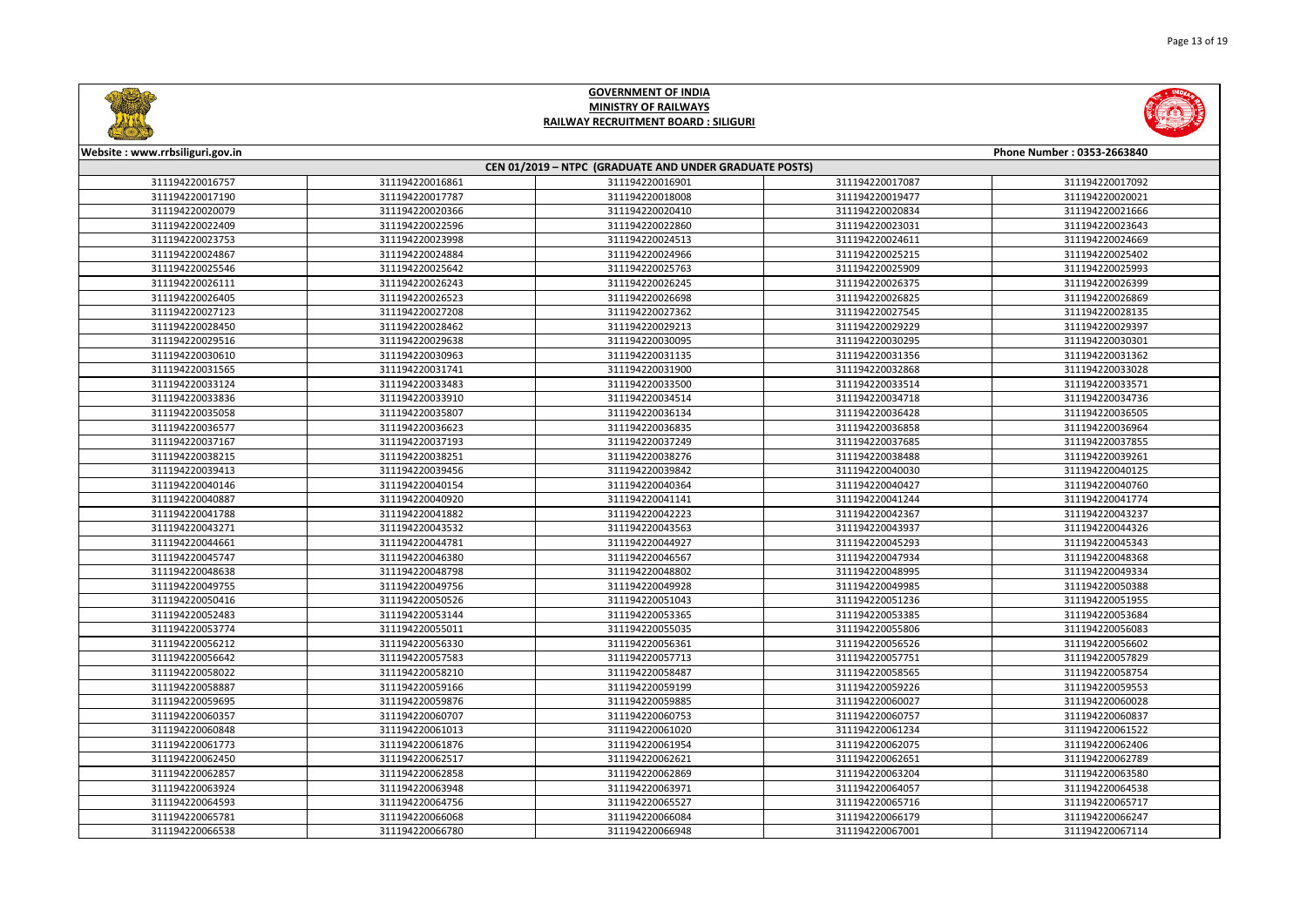



| Website: www.rrbsiliguri.gov.in |                 |                                                        |                 | Phone Number: 0353-2663840 |
|---------------------------------|-----------------|--------------------------------------------------------|-----------------|----------------------------|
|                                 |                 | CEN 01/2019 - NTPC (GRADUATE AND UNDER GRADUATE POSTS) |                 |                            |
| 311194220067201                 | 311194220067424 | 311194220067442                                        | 311194220067469 | 311194220067681            |
| 311194220067703                 | 311194220067871 | 311194220067877                                        | 311194220068126 | 311194220068390            |
| 311194220068580                 | 311194220068680 | 311194220068976                                        | 311194220068977 | 311194220068986            |
| 311194220069178                 | 311194220069223 | 311194220069279                                        | 311194220069336 | 311194220069422            |
| 311194220069446                 | 311194220069466 | 311194220069489                                        | 311194220069559 | 311194220069569            |
| 311194220069637                 | 311194220069640 | 311194220069782                                        | 311194220069812 | 311194220069821            |
| 311194220069843                 | 311194220069914 | 311194220070043                                        | 311194220070056 | 311194220070119            |
| 311194220070231                 | 311194220070351 | 311194220070519                                        | 311194220070575 | 311194220070602            |
| 311194220070627                 | 311194220070816 | 311194220070840                                        | 311194220070932 | 311194220070952            |
| 311194220071105                 | 311194220071128 | 311194220071239                                        | 311194220071365 | 311194220071439            |
| 311194220071528                 | 311194220071650 | 311194220071789                                        | 311194220071802 | 311194220071821            |
| 311194220071833                 | 311194220071843 | 311194220071949                                        | 311194220072025 | 311194220072043            |
| 311194220072287                 | 311194220072290 | 311194220072356                                        | 311194220072449 | 311194220072561            |
| 311194220072624                 | 311194220072785 | 311194220072846                                        | 311194220072864 | 311194230009170            |
| 311194230010006                 | 311194230010629 | 311194230011972                                        | 311194230013709 | 311194230014379            |
| 311194230015348                 | 311194230016986 | 311194230018120                                        | 311194230018955 | 311194230020098            |
| 311194230022464                 | 311194230025876 | 311194230026358                                        | 311194230026764 | 311194230027612            |
| 311194230030100                 | 311194230031346 | 311194230033774                                        | 311194230034579 | 311194230035703            |
| 311194230035813                 | 311194230035847 | 311194230036391                                        | 311194230037639 | 311194230039255            |
| 311194230042383                 | 311194230042972 | 311194230044353                                        | 311194230045065 | 311194230047265            |
| 311194230048615                 | 311194230048709 | 311194230049898                                        | 311194230050681 | 311194230051006            |
| 311194230051221                 | 311194230051607 | 311194230051992                                        | 311194230053106 | 311194230057741            |
| 311194230058032                 | 311194230059465 | 311194230060932                                        | 311194230061555 | 311194230062953            |
| 311194230064287                 | 311194230066098 | 311194230066526                                        | 311194230066823 | 311194230067210            |
| 311194230067289                 | 311194230071075 | 311194230072206                                        | 311194230072373 | 311194230072829            |
| 311194240001601                 | 311194240018116 | 311194240022163                                        | 311194250011060 | 311194250021444            |
| 311194250022511                 | 311194250025526 | 311194250032264                                        | 311194250035628 | 311194250036452            |
| 311194250038959                 | 311194250042522 | 311194250043056                                        | 311194250048062 | 311194250049578            |
| 311194250049825                 | 311194250054986 | 311194250056062                                        | 311194250057574 | 311194250059631            |
| 311194250059957                 | 311194250060717 | 311194250063058                                        | 311194250064365 | 311194250064767            |
| 311194250065447                 | 311194250068162 | 311194250068407                                        | 311194250068573 | 311194250070259            |
| 311194250070995                 | 311194260008903 | 311194260008942                                        | 311194260009081 | 311194260009542            |
| 311194260009799                 | 311194260009955 | 311194260010019                                        | 311194260010667 | 311194260011010            |
| 311194260011329                 | 311194260011710 | 311194260011911                                        | 311194260012644 | 311194260012660            |
| 311194260012775                 | 311194260012901 | 311194260013379                                        | 311194260013453 | 311194260013455            |
| 311194260013611                 | 311194260013893 | 311194260013992                                        | 311194260014365 | 311194260014622            |
| 311194260014815                 | 311194260014873 | 311194260015150                                        | 311194260015305 | 311194260015619            |
| 311194260015979                 | 311194260016107 | 311194260016289                                        | 311194260016563 | 311194260017531            |
| 311194260017593                 | 311194260017792 | 311194260017800                                        | 311194260017855 | 311194260017873            |
| 311194260017972                 | 311194260018198 | 311194260018465                                        | 311194260018668 | 311194260018697            |
| 311194260019207                 | 311194260019346 | 311194260019529                                        | 311194260019539 | 311194260019709            |
| 311194260020027                 | 311194260020272 | 311194260020355                                        | 311194260020637 | 311194260020973            |
| 311194260021702                 | 311194260021806 | 311194260022363                                        | 311194260022419 | 311194260022659            |
| 311194260022841                 | 311194260022857 | 311194260022927                                        | 311194260023039 | 311194260023083            |
| 311194260023185                 | 311194260023592 | 311194260023604                                        | 311194260025118 | 311194260026887            |
| 311194260027072                 | 311194260027197 | 311194260027710                                        | 311194260027777 | 311194260028335            |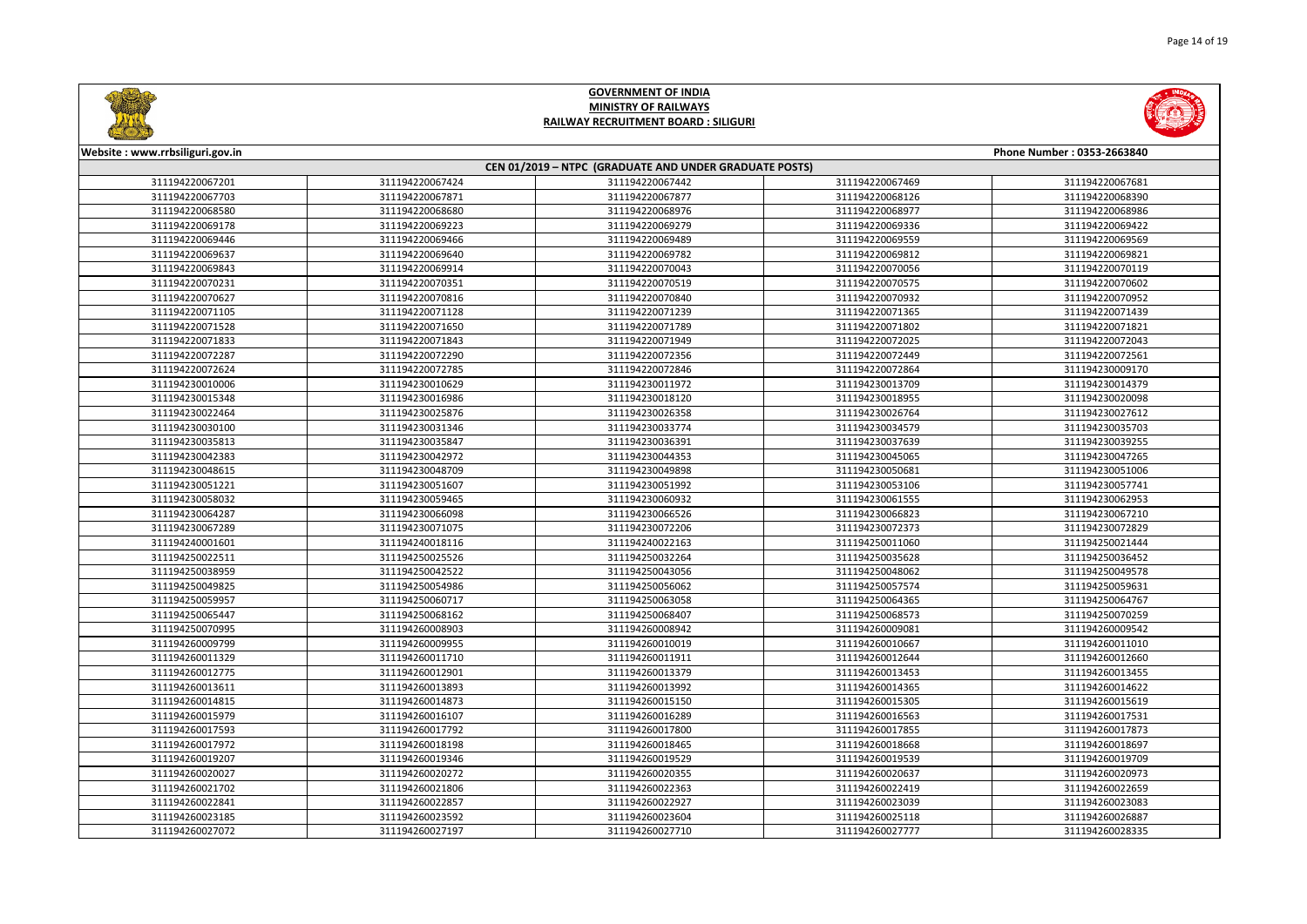| No |
|----|
|    |
|    |
|    |



| Website: www.rrbsiliguri.gov.in |                                                        |                 |                 | Phone Number: 0353-2663840 |  |  |
|---------------------------------|--------------------------------------------------------|-----------------|-----------------|----------------------------|--|--|
|                                 | CEN 01/2019 - NTPC (GRADUATE AND UNDER GRADUATE POSTS) |                 |                 |                            |  |  |
| 311194260028467                 | 311194260028593                                        | 311194260028694 | 311194260028834 | 311194260029246            |  |  |
| 311194260031159                 | 311194260031169                                        | 311194260031398 | 311194260031800 | 311194260032077            |  |  |
| 311194260032144                 | 311194260032602                                        | 311194260032835 | 311194260033171 | 311194260033437            |  |  |
| 311194260033538                 | 311194260034997                                        | 311194260035127 | 311194260035143 | 311194260035371            |  |  |
| 311194260035435                 | 311194260035552                                        | 311194260035619 | 311194260035712 | 311194260035737            |  |  |
| 311194260035869                 | 311194260035928                                        | 311194260036013 | 311194260036691 | 311194260037313            |  |  |
| 311194260037463                 | 311194260038199                                        | 311194260038205 | 311194260038285 | 311194260038708            |  |  |
| 311194260038956                 | 311194260038964                                        | 311194260039052 | 311194260039610 | 311194260039851            |  |  |
| 311194260040776                 | 311194260040950                                        | 311194260041087 | 311194260041111 | 311194260041161            |  |  |
| 311194260041718                 | 311194260041808                                        | 311194260042580 | 311194260042989 | 311194260043107            |  |  |
| 311194260043166                 | 311194260043355                                        | 311194260043397 | 311194260043662 | 311194260043979            |  |  |
| 311194260044117                 | 311194260044127                                        | 311194260044389 | 311194260044982 | 311194260045041            |  |  |
| 311194260045435                 | 311194260045574                                        | 311194260045578 | 311194260045892 | 311194260046122            |  |  |
| 311194260046220                 | 311194260046479                                        | 311194260046496 | 311194260046703 | 311194260047244            |  |  |
| 311194260048140                 | 311194260048479                                        | 311194260049140 | 311194260049223 | 311194260049333            |  |  |
| 311194260049441                 | 311194260049806                                        | 311194260050871 | 311194260050984 | 311194260051060            |  |  |
| 311194260051169                 | 311194260052016                                        | 311194260052527 | 311194260052858 | 311194260053078            |  |  |
| 311194260053167                 | 311194260053753                                        | 311194260053902 | 311194260053931 | 311194260054174            |  |  |
| 311194260055426                 | 311194260055490                                        | 311194260055821 | 311194260056170 | 311194260056908            |  |  |
| 311194260056993                 | 311194260057451                                        | 311194260057691 | 311194260058052 | 311194260058237            |  |  |
| 311194260058305                 | 311194260058435                                        | 311194260058501 | 311194260058599 | 311194260058812            |  |  |
| 311194260059268                 | 311194260059301                                        | 311194260059386 | 311194260059466 | 311194260059540            |  |  |
| 311194260059572                 | 311194260059684                                        | 311194260059873 | 311194260059966 | 311194260060047            |  |  |
| 311194260060070                 | 311194260060108                                        | 311194260060115 | 311194260060199 | 311194260060831            |  |  |
| 311194260060876                 | 311194260061016                                        | 311194260061027 | 311194260061100 | 311194260061272            |  |  |
| 311194260061501                 | 311194260061936                                        | 311194260062057 | 311194260062563 | 311194260062593            |  |  |
| 311194260062727                 | 311194260062791                                        | 311194260062817 | 311194260063043 | 311194260063157            |  |  |
| 311194260063419                 | 311194260063789                                        | 311194260064155 | 311194260064176 | 311194260064195            |  |  |
| 311194260064390                 | 311194260064608                                        | 311194260064773 | 311194260065076 | 311194260065222            |  |  |
| 311194260065522                 | 311194260066096                                        | 311194260066319 | 311194260066569 | 311194260066709            |  |  |
| 311194260066716                 | 311194260066747                                        | 311194260066796 | 311194260066968 | 311194260067019            |  |  |
| 311194260067200                 | 311194260067211                                        | 311194260067526 | 311194260067700 | 311194260068222            |  |  |
| 311194260068233                 | 311194260068619                                        | 311194260068694 | 311194260068760 | 311194260068806            |  |  |
| 311194260068818                 | 311194260068829                                        | 311194260068848 | 311194260069110 | 311194260069416            |  |  |
| 311194260069596                 | 311194260069652                                        | 311194260069679 | 311194260069806 | 311194260069887            |  |  |
| 311194260070247                 | 311194260070682                                        | 311194260070774 | 311194260070863 | 311194260070888            |  |  |
| 311194260071112                 | 311194260071367                                        | 311194260071819 | 311194260072159 | 311194260072473            |  |  |
| 311194260072533                 | 311194270014355                                        | 311194270021789 | 311194270022552 | 311194270023368            |  |  |
| 311194270023827                 | 311194270023912                                        | 311194270024370 | 311194270025163 | 311194270026173            |  |  |
| 311194270027471                 | 311194270027697                                        | 311194270027738 | 311194270028410 | 311194270029095            |  |  |
| 311194270029142                 | 311194270030283                                        | 311194270030527 | 311194270032143 | 311194270033208            |  |  |
| 311194270033224                 | 311194270033471                                        | 311194270034850 | 311194270034954 | 311194270035769            |  |  |
| 311194270036018                 | 311194270037601                                        | 311194270037945 | 311194270038137 | 311194270038944            |  |  |
| 311194270038951                 | 311194270038969                                        | 311194270039814 | 311194270039834 | 311194270041726            |  |  |
| 311194270041795                 | 311194270042693                                        | 311194270043617 | 311194270043641 | 311194270044098            |  |  |
| 311194270045814                 | 311194270046303                                        | 311194270046841 | 311194270046902 | 311194270046963            |  |  |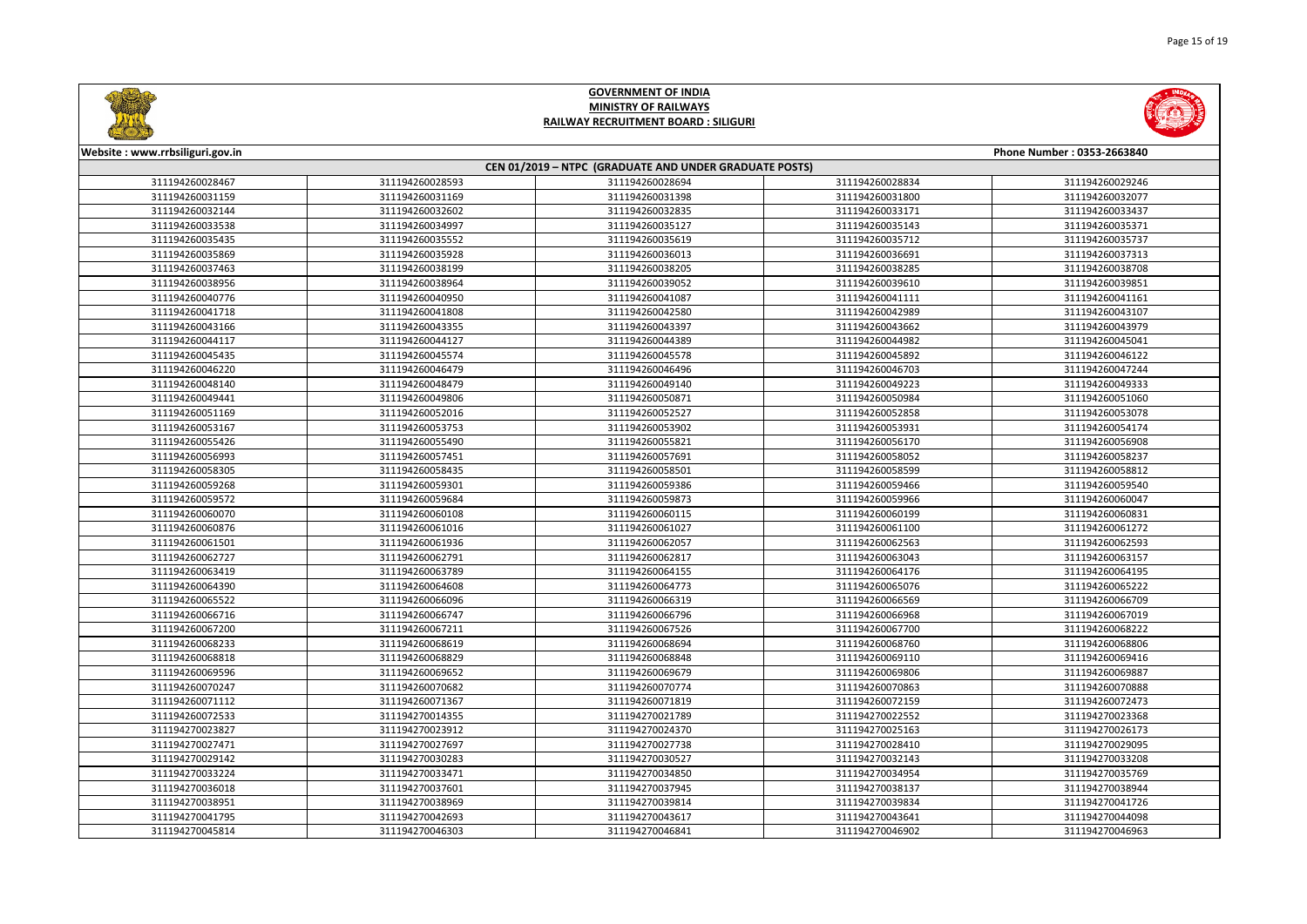



| Website: www.rrbsiliguri.gov.in |                 |                                                        |                 | Phone Number: 0353-2663840 |
|---------------------------------|-----------------|--------------------------------------------------------|-----------------|----------------------------|
|                                 |                 | CEN 01/2019 - NTPC (GRADUATE AND UNDER GRADUATE POSTS) |                 |                            |
| 311194270048548                 | 311194270049103 | 311194270049338                                        | 311194270049353 | 311194270049408            |
| 311194270049854                 | 311194270050120 | 311194270050749                                        | 311194270051297 | 311194270051778            |
| 311194270052014                 | 311194270052212 | 311194270052213                                        | 311194270052682 | 311194270052765            |
| 311194270052815                 | 311194270052981 | 311194270053410                                        | 311194270053546 | 311194270054022            |
| 311194270054072                 | 311194270054210 | 311194270054613                                        | 311194270054672 | 311194270054783            |
| 311194270054922                 | 311194270054984 | 311194270055414                                        | 311194270055682 | 311194270055848            |
| 311194270056129                 | 311194270057461 | 311194270057512                                        | 311194270063090 | 311194270063440            |
| 311194270063536                 | 311194270064521 | 311194270064696                                        | 311194270067360 | 311194270067675            |
| 311194270067788                 | 311194270067791 | 311194270068320                                        | 311194270068344 | 311194270068552            |
| 311194270068597                 | 311194270068621 | 311194270068693                                        | 311194270068762 | 311194270068778            |
| 311194270068876                 | 311194270069060 | 311194270069068                                        | 311194270069103 | 311194270069399            |
| 311194270069420                 | 311194270069583 | 311194270069703                                        | 311194270070192 | 311194270070310            |
| 311194270070676                 | 311194270070711 | 311194270070847                                        | 311194270070848 | 311194270070887            |
| 311194270071030                 | 311194270071041 | 311194270071181                                        | 311194270071248 | 311194270071266            |
| 311194270071392                 | 311194270071426 | 311194270071612                                        | 311194270071825 | 311194270071950            |
| 311194280007392                 | 311194280010232 | 311194280010442                                        | 311194280015266 | 311194280015609            |
| 311194280016781                 | 311194280019923 | 311194280019993                                        | 311194280024393 | 311194290060424            |
| 311194300031518                 | 311194300034627 | 311194300045175                                        | 311194310000372 | 311194310000484            |
| 311194310000753                 | 311194310000800 | 311194310000876                                        | 311194310000933 | 311194310000977            |
| 311194310000981                 | 311194310001002 | 311194310001371                                        | 311194310001397 | 311194310001531            |
| 311194310005012                 | 311194310009012 | 311194310009174                                        | 311194310009222 | 311194310009378            |
| 311194310009400                 | 311194310009524 | 311194310009535                                        | 311194310009569 | 311194310010487            |
| 311194310010827                 | 311194310011300 | 311194310011446                                        | 311194310011825 | 311194310011858            |
| 311194310011946                 | 311194310012034 | 311194310012057                                        | 311194310012259 | 311194310012770            |
| 311194310013129                 | 311194310013227 | 311194310013364                                        | 311194310013367 | 311194310013383            |
| 311194310013547                 | 311194310013627 | 311194310013733                                        | 311194310013770 | 311194310013816            |
| 311194310013879                 | 311194310013905 | 311194310014093                                        | 311194310014669 | 311194310014855            |
| 311194310014876                 | 311194310014913 | 311194310014947                                        | 311194310015069 | 311194310015326            |
| 311194310015636                 | 311194310015663 | 311194310015709                                        | 311194310015714 | 311194310015718            |
| 311194310015726                 | 311194310015774 | 311194310016047                                        | 311194310016060 | 311194310016093            |
| 311194310016125                 | 311194310016301 | 311194310016457                                        | 311194310016459 | 311194310016470            |
| 311194310016577                 | 311194310016746 | 311194310016773                                        | 311194310016884 | 311194310017186            |
| 311194310017278                 | 311194310017310 | 311194310017315                                        | 311194310017410 | 311194310017485            |
| 311194310017665                 | 311194310017770 | 311194310018297                                        | 311194310018317 | 311194310018340            |
| 311194310018552                 | 311194310018559 | 311194310018757                                        | 311194310018806 | 311194310018834            |
| 311194310018947                 | 311194310019213 | 311194310019214                                        | 311194310019776 | 311194310019829            |
| 311194310020409                 | 311194310020456 | 311194310020510                                        | 311194310020668 | 311194310020784            |
| 311194310020820                 | 311194310020953 | 311194310020975                                        | 311194310021114 | 311194310021169            |
| 311194310021180                 | 311194310021208 | 311194310021441                                        | 311194310021479 | 311194310021500            |
| 311194310021657                 | 311194310021991 | 311194310022021                                        | 311194310022117 | 311194310022249            |
| 311194310022297                 | 311194310022438 | 311194310022741                                        | 311194310022773 | 311194310022904            |
| 311194310022976                 | 311194310023049 | 311194310023072                                        | 311194310023214 | 311194310023437            |
| 311194310023745                 | 311194310023832 | 311194310023990                                        | 311194310024165 | 311194310024297            |
| 311194310024316                 | 311194310024390 | 311194310024441                                        | 311194310024595 | 311194310024601            |
| 311194310024679                 | 311194310024979 | 311194310025207                                        | 311194310025267 | 311194310025288            |
| 311194310025370                 | 311194310025437 | 311194310025492                                        | 311194310025574 | 311194310025594            |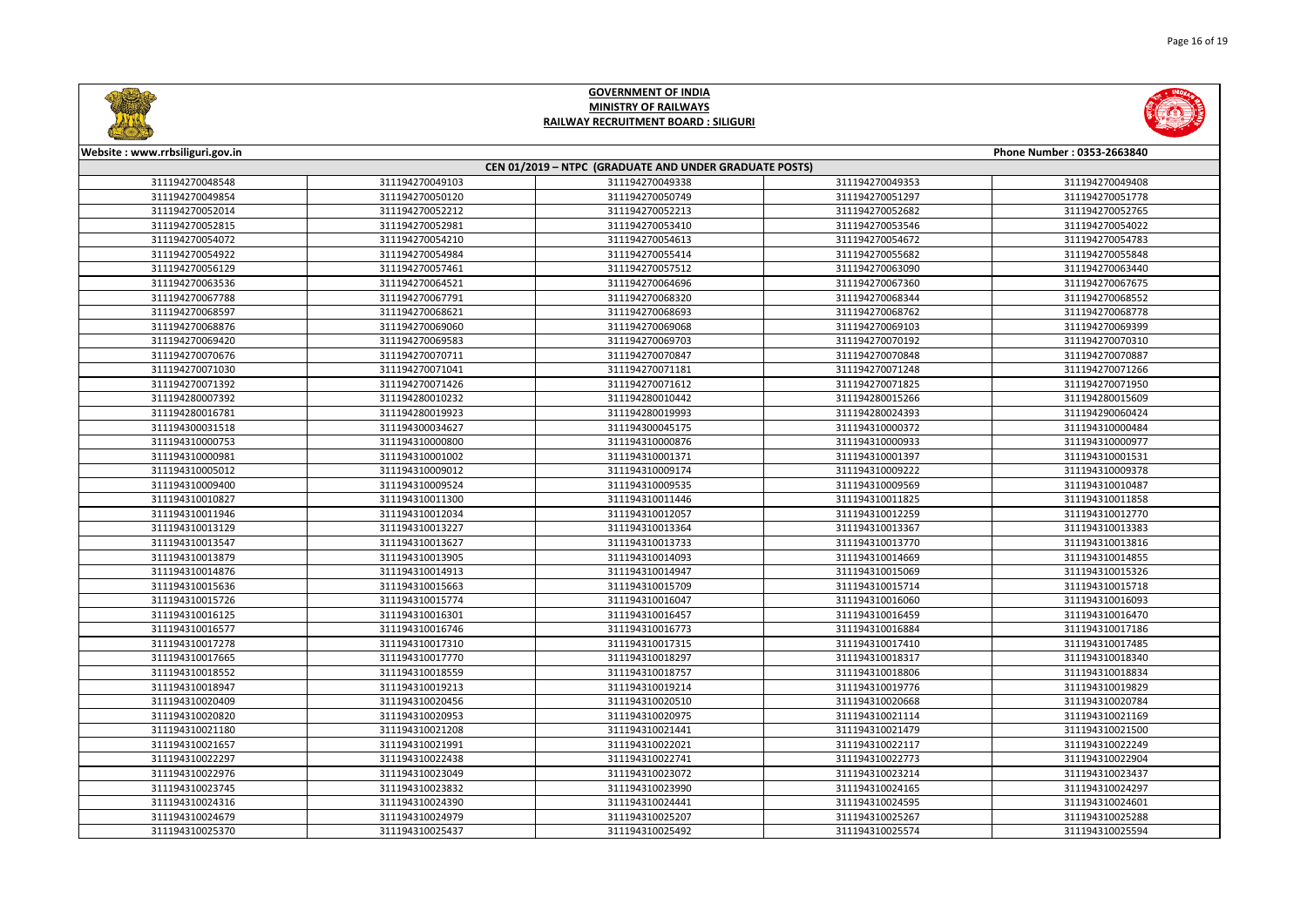



|                 | Website: www.rrbsiliguri.gov.in<br>Phone Number: 0353-2663840<br>CEN 01/2019 - NTPC (GRADUATE AND UNDER GRADUATE POSTS) |                 |                 |                 |  |  |
|-----------------|-------------------------------------------------------------------------------------------------------------------------|-----------------|-----------------|-----------------|--|--|
|                 |                                                                                                                         |                 |                 |                 |  |  |
| 311194310025701 | 311194310025777                                                                                                         | 311194310025807 | 311194310025823 | 311194310026071 |  |  |
| 311194310026268 | 311194310026492                                                                                                         | 311194310026682 | 311194310026684 | 311194310026921 |  |  |
| 311194310027522 | 311194310027607                                                                                                         | 311194310027799 | 311194310028508 | 311194310028510 |  |  |
| 311194310028564 | 311194310028693                                                                                                         | 311194310028730 | 311194310028752 | 311194310028788 |  |  |
| 311194310029190 | 311194310029244                                                                                                         | 311194310029554 | 311194310029664 | 311194310029680 |  |  |
| 311194310029772 | 311194310030001                                                                                                         | 311194310030725 | 311194310031047 | 311194310031394 |  |  |
| 311194310031666 | 311194310031670                                                                                                         | 311194310031946 | 311194310032015 | 311194310032199 |  |  |
| 311194310032369 | 311194310032414                                                                                                         | 311194310032557 | 311194310032637 | 311194310032758 |  |  |
| 311194310032836 | 311194310032867                                                                                                         | 311194310033012 | 311194310033113 | 311194310033238 |  |  |
| 311194310033263 | 311194310033854                                                                                                         | 311194310034282 | 311194310034530 | 311194310034559 |  |  |
| 311194310034612 | 311194310034695                                                                                                         | 311194310035049 | 311194310035108 | 311194310036347 |  |  |
| 311194310036468 | 311194310036798                                                                                                         | 311194310037021 | 311194310037614 | 311194310037672 |  |  |
| 311194310037871 | 311194310037963                                                                                                         | 311194310037964 | 311194310038102 | 311194310038203 |  |  |
| 311194310038528 | 311194310038595                                                                                                         | 311194310038992 | 311194310039057 | 311194310039071 |  |  |
| 311194310039662 | 311194310040234                                                                                                         | 311194310040549 | 311194310040715 | 311194310040964 |  |  |
| 311194310041107 | 311194310042243                                                                                                         | 311194310042516 | 311194310042819 | 311194310043010 |  |  |
| 311194310043513 | 311194310043613                                                                                                         | 311194310043921 | 311194310044112 | 311194310044195 |  |  |
| 311194310044283 | 311194310044312                                                                                                         | 311194310044463 | 311194310044644 | 311194310044717 |  |  |
| 311194310044792 | 311194310045042                                                                                                         | 311194310045267 | 311194310045323 | 311194310045581 |  |  |
| 311194310046027 | 311194310046087                                                                                                         | 311194310046251 | 311194310046639 | 311194310046709 |  |  |
| 311194310046816 | 311194310046903                                                                                                         | 311194310047011 | 311194310047049 | 311194310047315 |  |  |
| 311194310047509 | 311194310047623                                                                                                         | 311194310047908 | 311194310048162 | 311194310048180 |  |  |
| 311194310048390 | 311194310048452                                                                                                         | 311194310048511 | 311194310048531 | 311194310048532 |  |  |
| 311194310048544 | 311194310048632                                                                                                         | 311194310048767 | 311194310048852 | 311194310048922 |  |  |
| 311194310049197 | 311194310049200                                                                                                         | 311194310049445 | 311194310049708 | 311194310049933 |  |  |
| 311194310049942 | 311194310050018                                                                                                         | 311194310050046 | 311194310050089 | 311194310050159 |  |  |
| 311194310050253 | 311194310050285                                                                                                         | 311194310050596 | 311194310051089 | 311194310051682 |  |  |
| 311194310051721 | 311194310051735                                                                                                         | 311194310051746 | 311194310051872 | 311194310051875 |  |  |
| 311194310051876 | 311194310052086                                                                                                         | 311194310052127 | 311194310052323 | 311194310052350 |  |  |
| 311194310052560 | 311194310052586                                                                                                         | 311194310052692 | 311194310052915 | 311194310052937 |  |  |
| 311194310052946 | 311194310053030                                                                                                         | 311194310053202 | 311194310053235 | 311194310053295 |  |  |
| 311194310053347 | 311194310053398                                                                                                         | 311194310053446 | 311194310053484 | 311194310053492 |  |  |
| 311194310053605 | 311194310053787                                                                                                         | 311194310053793 | 311194310054152 | 311194310054468 |  |  |
| 311194310054472 | 311194310054637                                                                                                         | 311194310054817 | 311194310054881 | 311194310055039 |  |  |
| 311194310055063 | 311194310055131                                                                                                         | 311194310055269 | 311194310055347 | 311194310055371 |  |  |
| 311194310055405 | 311194310055439                                                                                                         | 311194310055528 | 311194310055621 | 311194310055636 |  |  |
| 311194310055661 | 311194310055665                                                                                                         | 311194310055699 | 311194310055721 | 311194310055953 |  |  |
| 311194310055955 | 311194310056133                                                                                                         | 311194310056940 | 311194310057271 | 311194310057366 |  |  |
| 311194310057386 | 311194310057472                                                                                                         | 311194310057536 | 311194310058390 | 311194310059185 |  |  |
| 311194310060547 | 311194310060890                                                                                                         | 311194310061307 | 311194310061683 | 311194310062147 |  |  |
| 311194310062180 | 311194310063167                                                                                                         | 311194310063420 | 311194310063573 | 311194310063611 |  |  |
| 311194310063732 | 311194310064277                                                                                                         | 311194310064317 | 311194310064453 | 311194310064465 |  |  |
| 311194310064489 | 311194310064668                                                                                                         | 311194310064700 | 311194310064894 | 311194310065547 |  |  |
| 311194310065792 | 311194310065793                                                                                                         | 311194310066276 | 311194310066482 | 311194310067604 |  |  |
| 311194310067706 | 311194310067798                                                                                                         | 311194310067838 | 311194310067843 | 311194310067890 |  |  |
| 311194310067955 | 311194310067996                                                                                                         | 311194310068001 | 311194310068445 | 311194310068586 |  |  |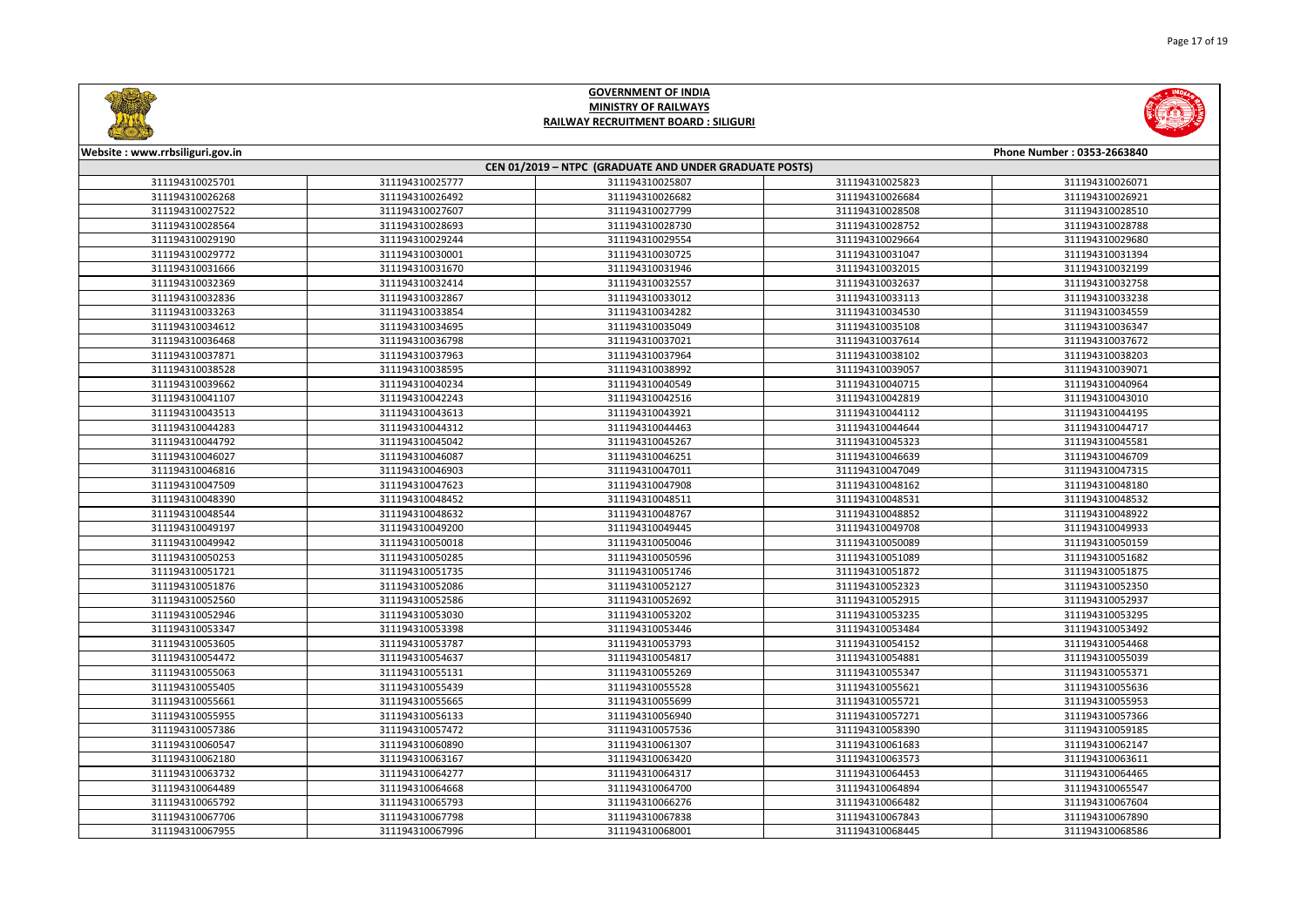



| Website: www.rrbsiliguri.gov.in | Phone Number: 0353-2663840                             |                 |                 |                 |  |
|---------------------------------|--------------------------------------------------------|-----------------|-----------------|-----------------|--|
|                                 | CEN 01/2019 - NTPC (GRADUATE AND UNDER GRADUATE POSTS) |                 |                 |                 |  |
| 311194310068639                 | 311194310068648                                        | 311194310068651 | 311194310068659 | 311194310068836 |  |
| 311194310068910                 | 311194310068982                                        | 311194310069098 | 311194310069146 | 311194310069236 |  |
| 311194310069252                 | 311194310069307                                        | 311194310069354 | 311194310069525 | 311194310069544 |  |
| 311194310069576                 | 311194310069600                                        | 311194310069611 | 311194310069620 | 311194310069773 |  |
| 311194310069841                 | 311194310069900                                        | 311194310069939 | 311194310070036 | 311194310070188 |  |
| 311194310070189                 | 311194310070199                                        | 311194310070486 | 311194310070516 | 311194310070530 |  |
| 311194310070634                 | 311194310070672                                        | 311194310070902 | 311194310070908 | 311194310071028 |  |
| 311194310071031                 | 311194310071135                                        | 311194310071238 | 311194310071242 | 311194310071296 |  |
| 311194310071400                 | 311194310071402                                        | 311194310071427 | 311194310071478 | 311194310071488 |  |
| 311194310071494                 | 311194310071731                                        | 311194310071743 | 311194310071769 | 311194310071809 |  |
| 311194310071818                 | 311194310071926                                        | 311194310071978 | 311194310072000 | 311194310072134 |  |
| 311194310072164                 | 311194310072194                                        | 311194310072219 | 311194310072220 | 311194310072224 |  |
| 311194310072260                 | 311194310072291                                        | 311194310072306 | 311194310072376 | 311194310072422 |  |
| 311194310072424                 | 311194310072576                                        | 311195120001926 | 311195120002458 | 311195120002485 |  |
| 311195120002597                 | 311195120002656                                        | 311195120003156 | 311195120003169 | 311195120003484 |  |
| 311195120003524                 | 311195120003912                                        | 311195120003965 | 311195120004785 | 311195120004830 |  |
| 311195120004875                 | 311195120005053                                        | 311195120005181 | 311195120005626 | 311195120006454 |  |
| 311195120006493                 | 311195120006937                                        | 311195120006962 | 311195120007082 | 311195120008291 |  |
| 311195120008400                 | 311195120053574                                        | 311195130001730 | 311195130001736 | 311195130002088 |  |
| 311195130003339                 | 311195130003682                                        | 311195130003956 | 311195130004035 | 311195130005342 |  |
| 311195130006052                 | 311195130006069                                        | 311195130006151 | 311195130006602 | 311195130007081 |  |
| 311195130007273                 | 311195130007280                                        | 311195130007400 | 311195130008580 | 311195130009548 |  |
| 311195130011761                 | 311195130012186                                        | 311195130013345 | 311195130014390 | 311195130019559 |  |
| 311195130020808                 | 311195130022611                                        | 311195130025455 | 311195130026772 | 311195130027535 |  |
| 311195130056346                 | 311195130058023                                        | 311195130062274 | 311195130062689 | 311195130067220 |  |
| 311195150003229                 | 311195150005285                                        | 311195150006893 | 311195150006992 | 311195150007847 |  |
| 311195150015459                 | 311195150021439                                        | 311195160001785 | 311195160002379 | 311195160006394 |  |
| 311195160007728                 | 311195160008069                                        | 311195160008416 | 311195170000190 | 311195170000205 |  |
| 311195170000262                 | 311195170000264                                        | 311195170000280 | 311195170000302 | 311195170000308 |  |
| 311195170001896                 | 311195170002289                                        | 311195170002588 | 311195170003150 | 311195170003170 |  |
| 311195170004399                 | 311195170004812                                        | 311195170004923 | 311195170005068 | 311195170005589 |  |
| 311195170005753                 | 311195170006521                                        | 311195170007067 | 311195170007122 | 311195170007745 |  |
| 311195170007746                 | 311195170008496                                        | 311195170012151 | 311195170014497 | 311195170020625 |  |
| 311195170026131                 | 311195170041796                                        | 311195170048691 | 311195170056436 | 311195170061073 |  |
| 311195190001719                 | 311195190002086                                        | 311195190003311 | 311195190003362 | 311195190003642 |  |
| 311195190003908                 | 311195190004436                                        | 311195190004811 | 311195190005385 | 311195190006598 |  |
| 311195190006659                 | 311195190006861                                        | 311195190007113 | 311195190007332 | 311195190007603 |  |
| 311195190008267                 | 311195190010830                                        | 311195190014351 | 311195190014678 | 311195190014765 |  |
| 311195190020585                 | 311195190022810                                        | 311195190024309 | 311195190056171 | 311195190056406 |  |
| 311195190056791                 | 311195190062654                                        | 311195190062665 | 311195190062766 | 311195190066468 |  |
| 311195190066900                 | 311195190067574                                        | 311195190068800 | 311195190072736 | 311195210010494 |  |
| 311195220001755                 | 311195220001758                                        | 311195220001871 | 311195220001923 | 311195220002340 |  |
| 311195220002454                 | 311195220002600                                        | 311195220002651 | 311195220002661 | 311195220002666 |  |
| 311195220002724                 | 311195220002810                                        | 311195220002866 | 311195220002933 | 311195220002971 |  |
| 311195220003417                 | 311195220003460                                        | 311195220003551 | 311195220003813 | 311195220003874 |  |
| 311195220003915                 | 311195220003940                                        | 311195220004131 | 311195220004133 | 311195220004140 |  |